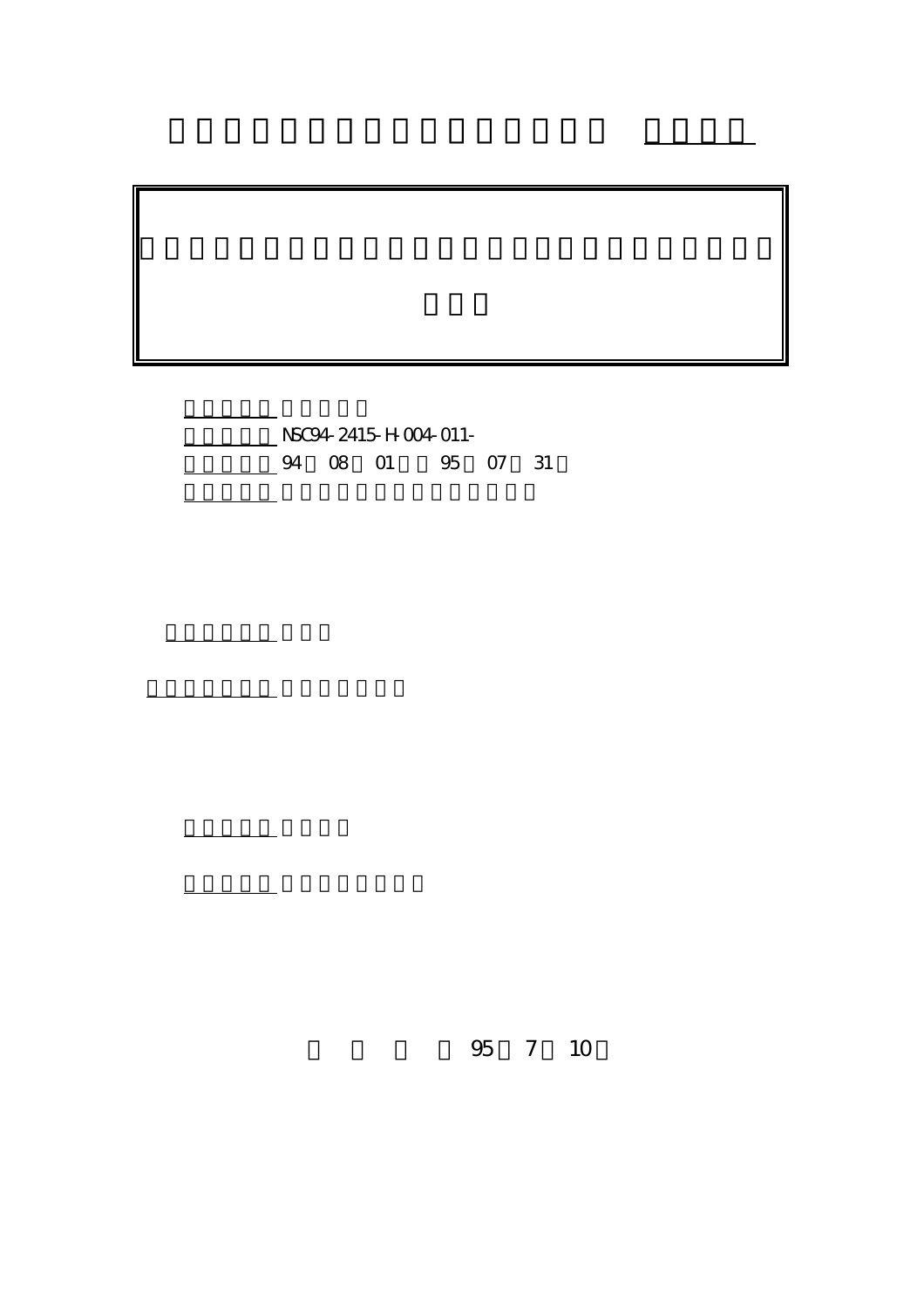# The Renminbi Exchange Rate in the Increasingly Open Economy of China: A Long-Term Strategy and a Short-Term Solution

CHEN-YUAN TUNG Assistant Professor Sun Yat-Sen Graduate Institute of Social Sciences and Humanities National Chengchi University E-mail: ctung@jhu.edu Tel: 886-2-2938-7291

#### *Abstract:*

This paper begins by providing two theoretical perspectives on the Renminbi exchange rate issue: the principle of the impossible trinity and self-fulfilling balance-of-payments crises models. Based on theoretical perspectives, the paper elaborates on China's economic external and internal imbalances. Finally, the paper argues that a practical approach for the Chinese government to consider would be to allow the RMB to immediately appreciate by 10-15 percent, expand the floating band of the RMB exchange rate from ±0.3 percent to 5-7 percent, and maintain central parity based on a new RMB rate until it is again in disequilibrium by a wide margin.

Nevertheless, there is no timetable for an adjustment of the RMB exchange rate as long as the Chinese government can tolerate the economic bubble and increasing financial risks, resulting from the undervalued RMB. However, as long as China's economy remains overheated and expectations of an RMB revaluation persist, the awesome power of the international financial market will most likely create a "self-fulfilling prophecy" RMB appreciation in the future.

*JEL classification*: F31, F41.

*Keywords*: Renminbi exchange rate; exchange rate regime; impossible trinity; balance-of-payment crises models; hot money.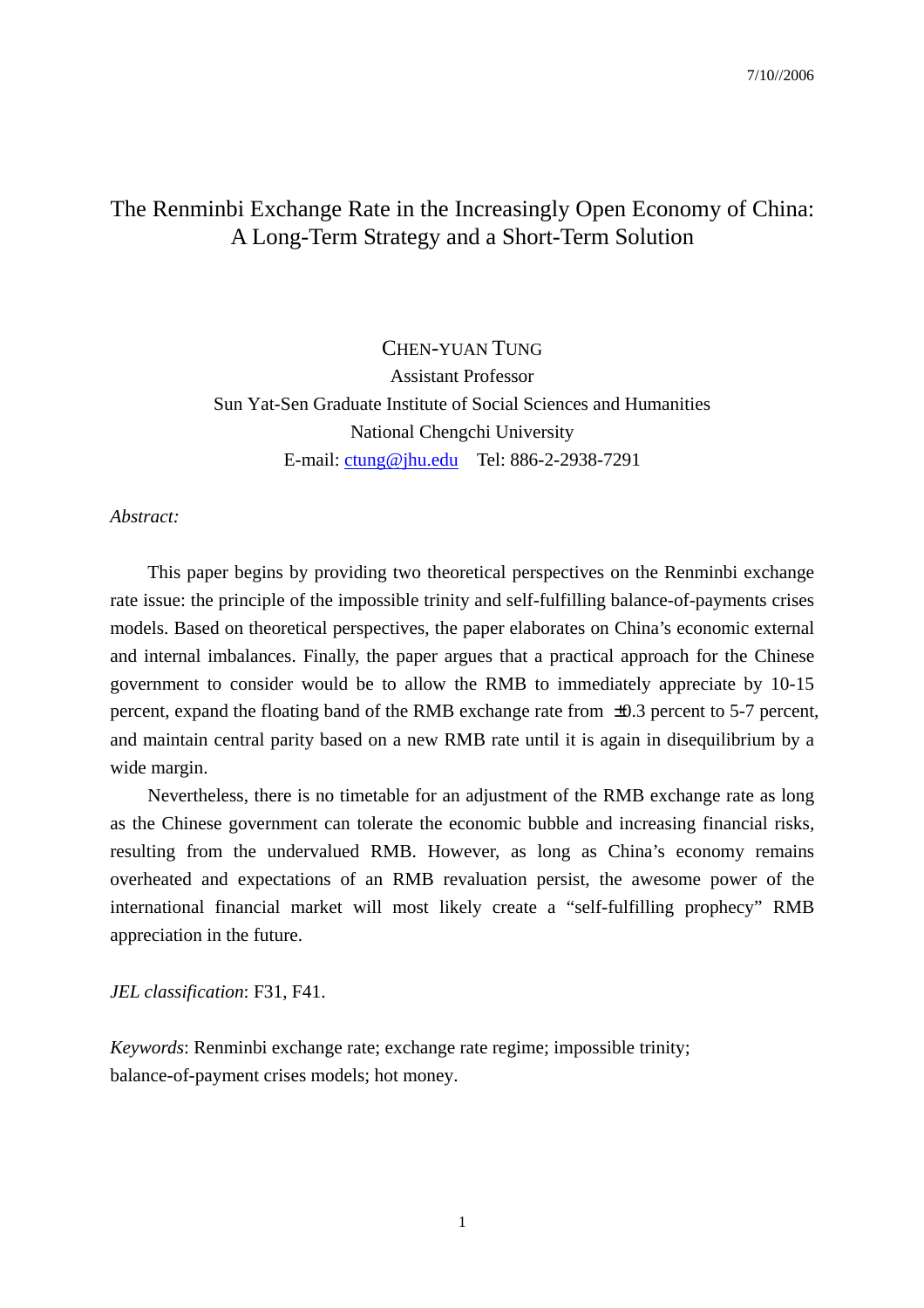## I. Introduction

 $\overline{a}$ 

On January 1, 1994, China adopted a managed float regime with the Renminbi (RMB) exchange rate at 8.7 per US dollar (USD) and a narrow band of 0.25 percent from the previous day's rate. Under the regime, the RMB/USD exchange rate began to appreciate to 8.3 in May 1995 and 8.28 in October 1997. During the Asian financial crisis, the trading band was narrowed further and the exchange rate of 8.28 RMB/USD was maintained until July 21, 2005. Thus, despite official claims of a managed float exchange rate regime, China essentially operated in a system of a de-facto fixed peg to the dollar from early 1994 to mid-2005.

A stable currency regime has served China well, routinely cited by Chinese policy makers and foreign pundits alike as an important factor in facilitating China's growth miracle over the past decade, particularly attracting foreign direct investment (FDI) and facilitating trade. In the wake of the Asian financial crisis of 1997-98, China's commitment to a fixed exchange rate was widely praised as a key anchor for the global financial system.

However, the generally supportive global consensus regarding China's stable exchange-rate regime has evaporated over the past four years. From early January 2002 to early January 2004, the US dollar depreciated against the Euro by approximately 40 percent, against the Japanese Yen by 25 percent, against the Taiwan dollar, the Singaporean dollar, and the Korean Won by 5-12 percent. In 2004, the US dollar continues to depreciate against these currencies by 4.1-15.6 percent. Under China's de-facto fixed exchange rate regime, the RMB has depreciated against the above currencies by the same margins in nominal terms. From 2002 to 2004, the nominal effective exchange rate of the RMB depreciated by 11.6 percent.<sup>1</sup>

The nominal depreciation of the RMB has resulted in widespread complaints that China is unfairly manipulating its currency to gain a competitive trade advantage. Nevertheless, the Chinese government has firmly insisted on the de-facto fixed RMB/USD exchange rate in

<sup>1</sup> The nominal effective exchange rate is calculated as a weighted average of nominal exchange rates against main trade partner countries' currencies. This figure is cited from the International Financial Statistics by the International Monetary Fund.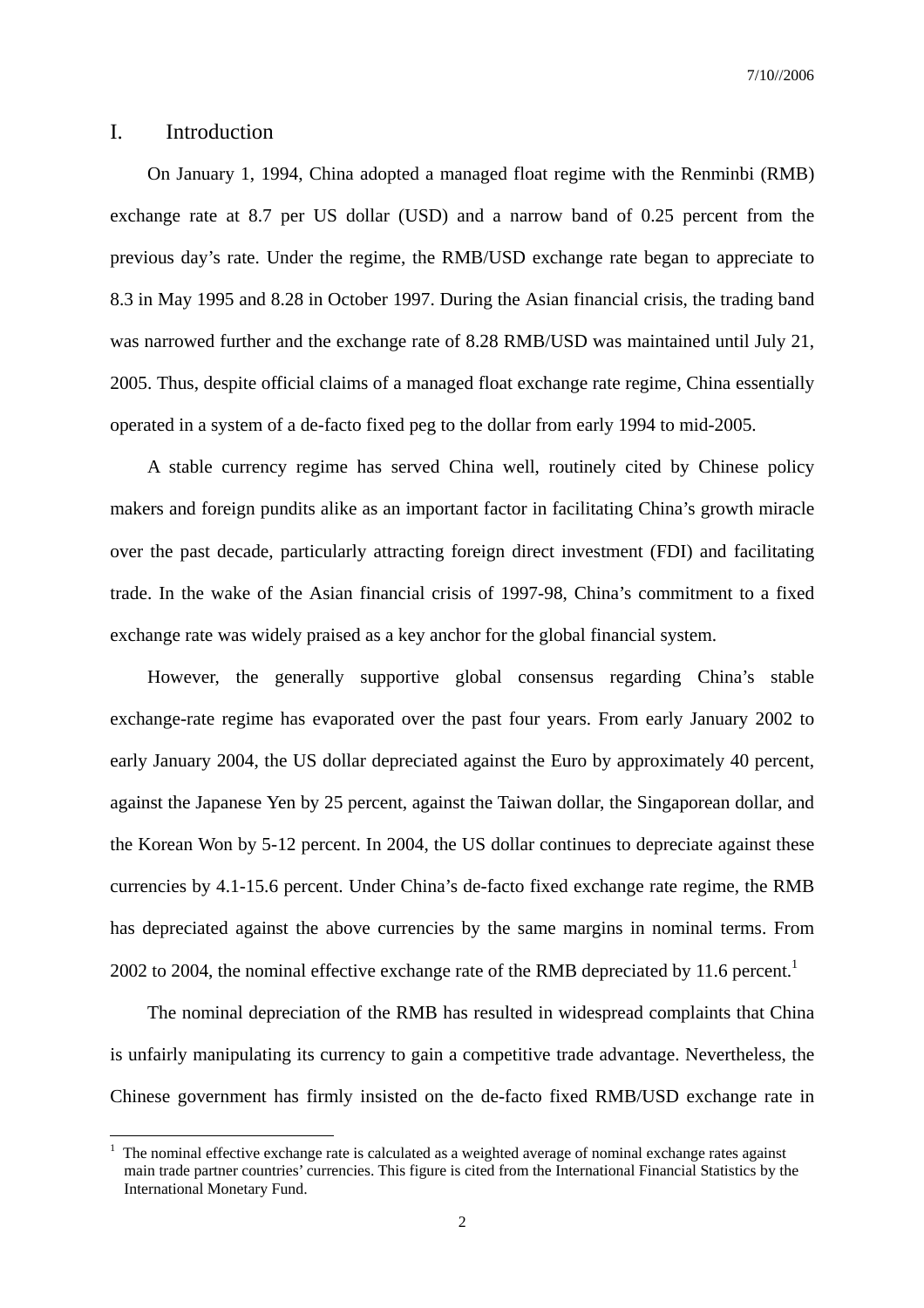order to protect export competitiveness and avoid further unemployment pressure. (Governor Zhou Xiaochuan 2003) The Chinese government argued that the stable RMB exchange rate is in the best interest for both China and the international community. (Hung 2004)

 Mainly responding to the international political pressure (Tung 2005), on July 21, 2005, the Chinese government re-adopted a managed float exchange rate regime based on market supply and demand with reference to a basket of currencies. In addition, the RMB was revalued by 2.1 percent against the US dollar, i.e., the exchange rate of the US dollar against the RMB was adjusted to 8.11 RMB/USD. Third, the daily trading price of the US dollar against the RMB in the inter-bank foreign exchange market will continue to be allowed to float within a band of  $\pm 0.3$  percent around the central parity published by the People's Bank of China (PBoC), while the trading prices of the non-US dollar currencies against the RMB permitted to move within a band of  $\pm 1.5$  percent.

Why did China adjust its RMB level and exchange rate regime? Would China's current approach succeed resuming both external and internal balance of the Chinese economy in the near future? Is there any more effective solution to resuming China's external and internal imbalances? This paper would like to address these questions. This paper begins by providing two theoretical perspectives on these issues: the principle of the impossible trinity and self-fulfilling balance-of-payments crises models. Based on the theoretical perspectives, the paper elaborates China's economic external and internal imbalances. Finally, the paper provides an alternative solution to the RMB exchange rate issue.

# II. Theoretical Perspectives

### 1. The Impossible Trinity

International monetary theory includes the iron principle of the impossible trinity, which says that a country must give up one of three goals – exchange-rate stability, monetary independence, or financial-market integration. It cannot simultaneously have all three. Figure

3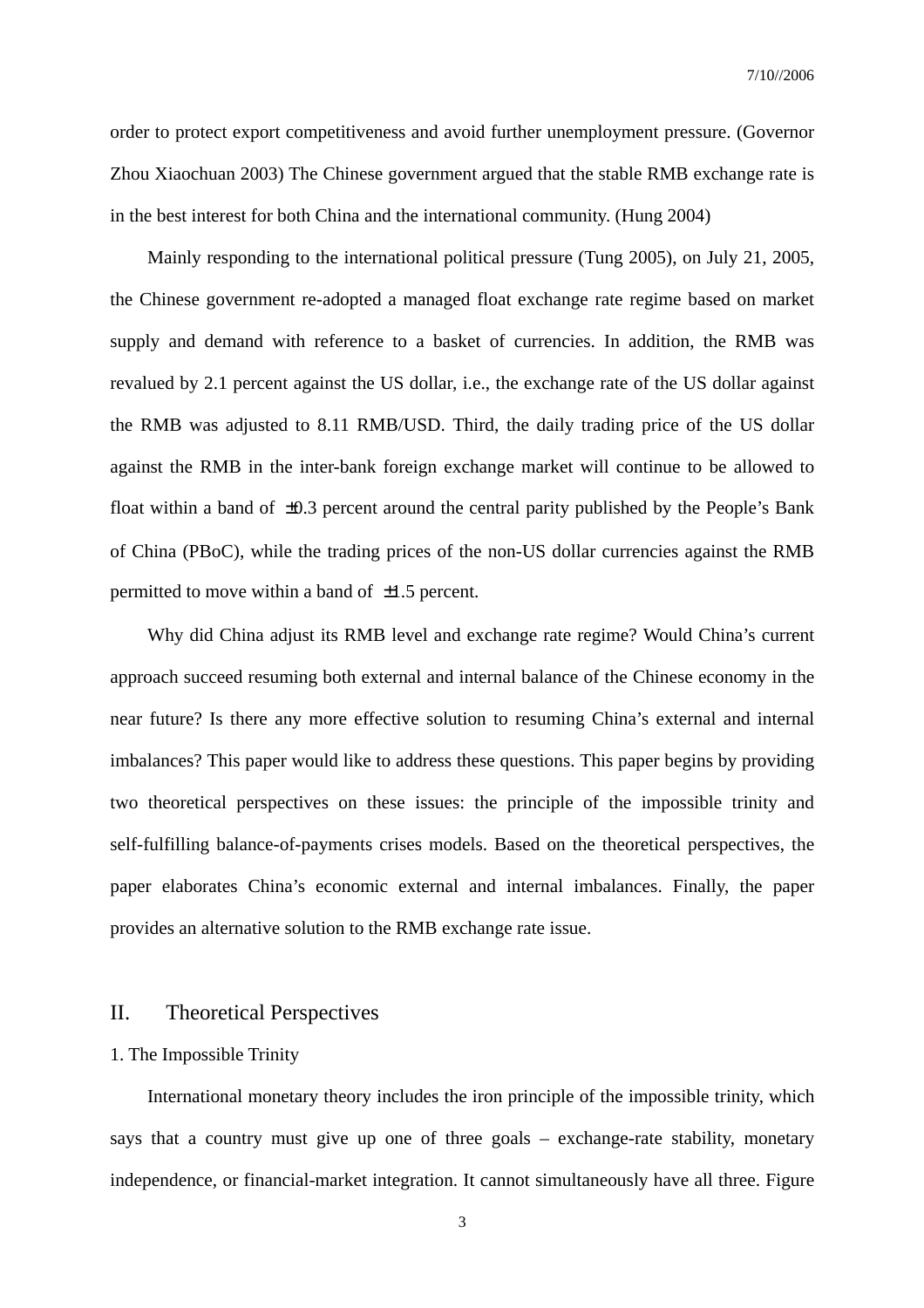1 is a simple schematic illustration of the impossible trinity. Each side has its own compelling aim – the respective allure of monetary independence, exchange-rate stability, and full financial integration. Any pair of attributes can be attained: the first two at the apex marked "capital controls," the second two at the vertex marked "monetary union," or the first and third at the vertex marked "pure float." It is impossible to simultaneously attain all three.

Figure 1. The Impossible Trinity



Source: Frankel 1999: 7.

However, the gradual integrated global capital market has forced economic entities to choose either monetary union or a pure float for their exchange rate regime. It is perilous for a country to fix its exchange rate without institutional commitment (such as dollarization or monetary union). To avoid attacks on exchange rates by international speculators, fewer and fewer economic entities tend to choose other systems. Monetary union and a pure float are the two regimes that by construction cannot be subjected to speculative attack. (Frankel 1999: 5-7; Fisher 2001) Nevertheless, developing countries have been uncomfortable with free float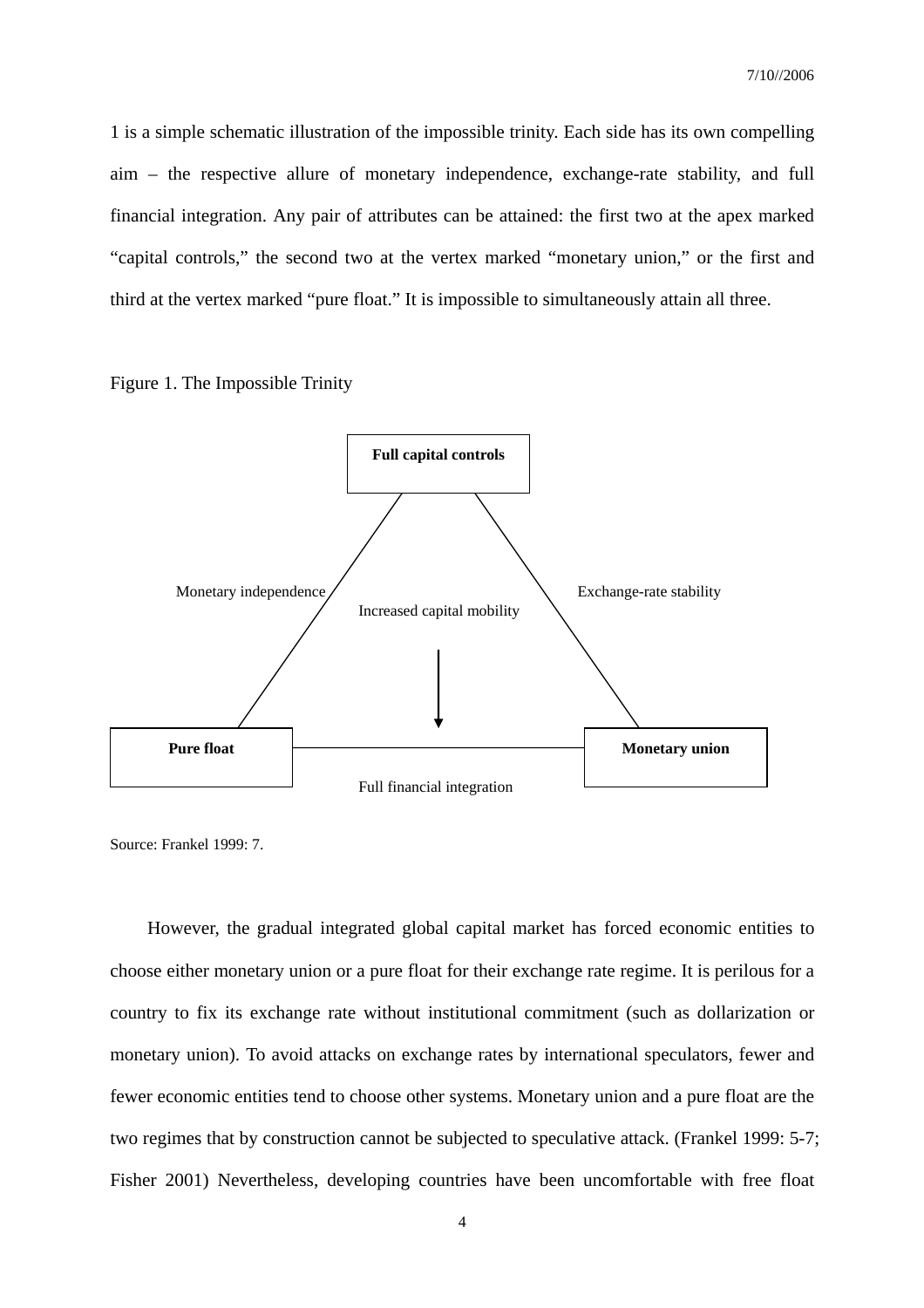regimes. As a result, even countries claiming to "float" their currencies may display a "fear of floating" and instead limit currency fluctuations over long periods. (Calvo and Reinhart 2002)

Due to the closed capital account, the Chinese government had been able to remain autonomous over its monetary policy and maintain a de-facto fixed peg to the dollar by 2002. However, with the increased openness of the Chinese economy, the problem of capital account leakage has worsened. According to the International Monetary Fund (IMF) estimate, during 1994-2002, the error and omissions line item in China's balance of payment amounted to a negative US\$ 14 billion a year, and the capital flight during the nine years totaled US\$ 122 billion. With the surging inflow of speculative hot money after 2002, the error and omissions account has dramatically reversed, posting a US\$ 7.8 billion surplus in 2002, US\$ 18.4 billion in 2003 and US\$ 27.1 billion in 2004. Furthermore, Gunter (2004) estimates, based on both balance of payments and residual measures for China, the capital flight was US\$ 69 billion per year during 1994-2001 and reached over US\$ 100 billion per year during 1997-2000. He estimates that about US\$ 900 billion has fled China or has been converted to dollars or gold within China since 1984 until 2001.

Based on the impossible trinity, China will gradually be forced to choose either monetary union or a pure float *in the long-term*. Nevertheless, China can maintain an intermediate regime with a relatively closed capital account *in the short-term*. Furthermore, it is in China's best interest to maintain capital account controls *in the short-term* due to weaknesses in China's financial system. (Prasad, Rumbaugh and Wang: 2005) More complicated yet, China's situation is not simply whether to open its capital account *in the short-term*, but how China, as an increasingly open economy, responds to its exchange rate level and regime given current huge capital account leakages, which may lead to self-fulfilling depreciation or revaluation, as discussed below.

#### 2. Self-fulfilling Balance-of-Payments Crises Models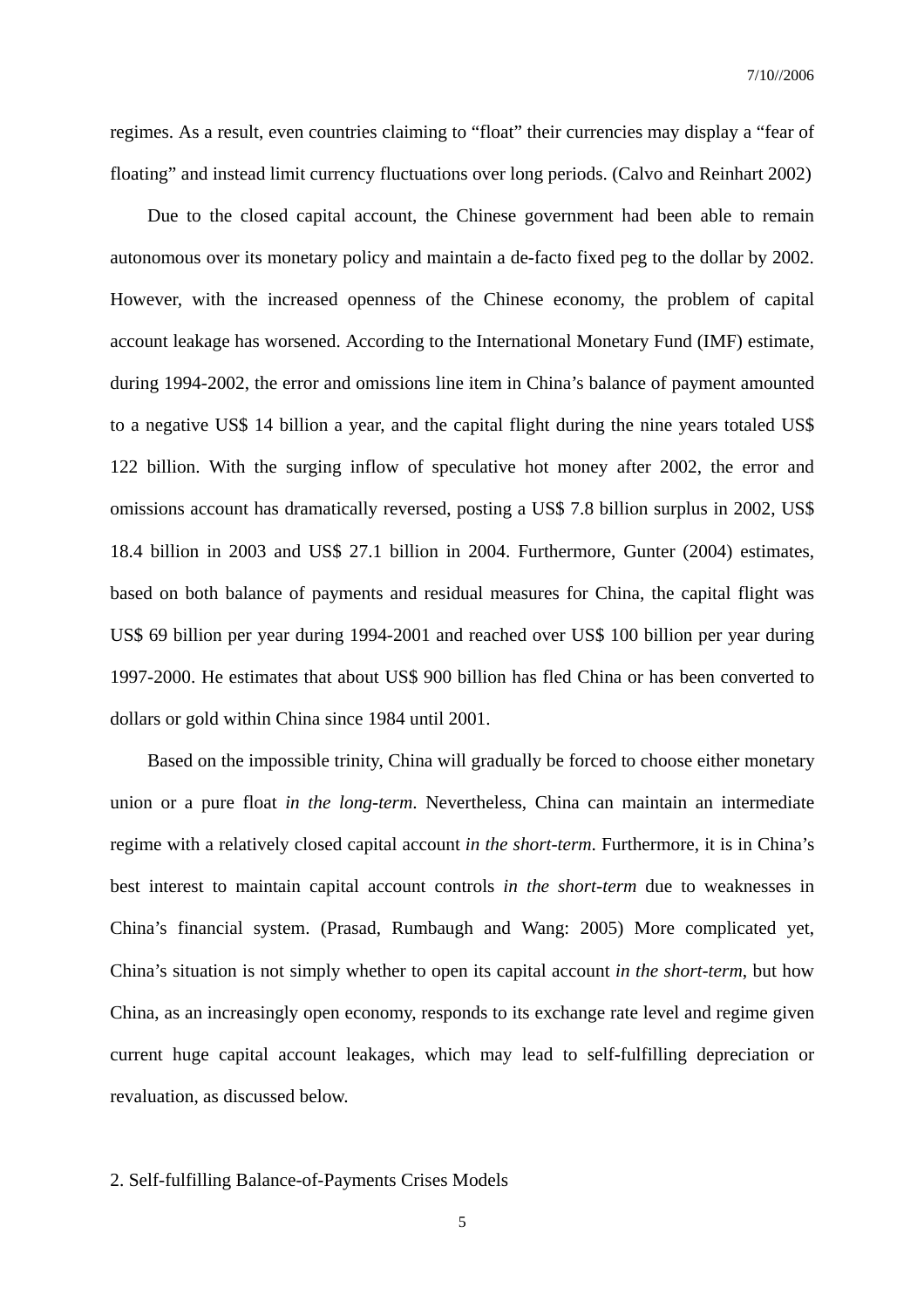*In the short-term*, the increasingly large loopholes in capital account controls may shake the de-facto fixed exchange rate regime in China by speculative hot money. Existing three generations of models of speculative attacks and balance-of-payments crises fall into two broad categories, those where a collapse is an inevitable consequence of some fundamental imbalances and those where a collapse results from self-fulfilling expectations. (Krugman 2000)

The first category originates from the Krugman (1979) model where a balance-of-payments crisis is generated by a monetary authority which operates a policy of domestic credit expansion while simultaneously fixing the exchange rate. Foreign exchange reserves inevitably run out and the fixed rate has to be abandoned. Krugman shows that, with forward-looking exchange markets, the final stage of the crisis involves a sudden discrete loss of reserves in a speculative attack. Eichengreen, Rose, and Wyplosz (1996) emphasize that a currency crisis might occur when the currency is speculated to devalue and the government is reluctant to defend a fixed exchange rate with a high interest rate.

 The second category of models arises from the Obstfeld (1986 and 1996) studies. Obstfeld asserts that balance-of-payments crises may, indeed, be purely self-fulfilling events rather than the inevitable result of unsustainable macroeconomic policies. He points out that the economy possesses a continuum of equilibria, each corresponding to a different subjective assessment of the likelihood of an exchange rate collapse. If speculators believe that a currency will come under attack, their actions in anticipation of this precipitate the crisis itself; while if they believe that a currency is not in danger of imminent attack, their inaction spares the currency from attack, thereby vindicating their initial beliefs. (See also Cole and Kehoe 1996; Calvo and Mendoza 1996)

 Although the above models explain the currency crises of speculative attacks only on a possible *devaluation* of exchange rates, McKinnon (2004) provides an explanation of a "self-fulfilling prophecy" *appreciation* as the syndrome of conflicted virtue. Countries that are

6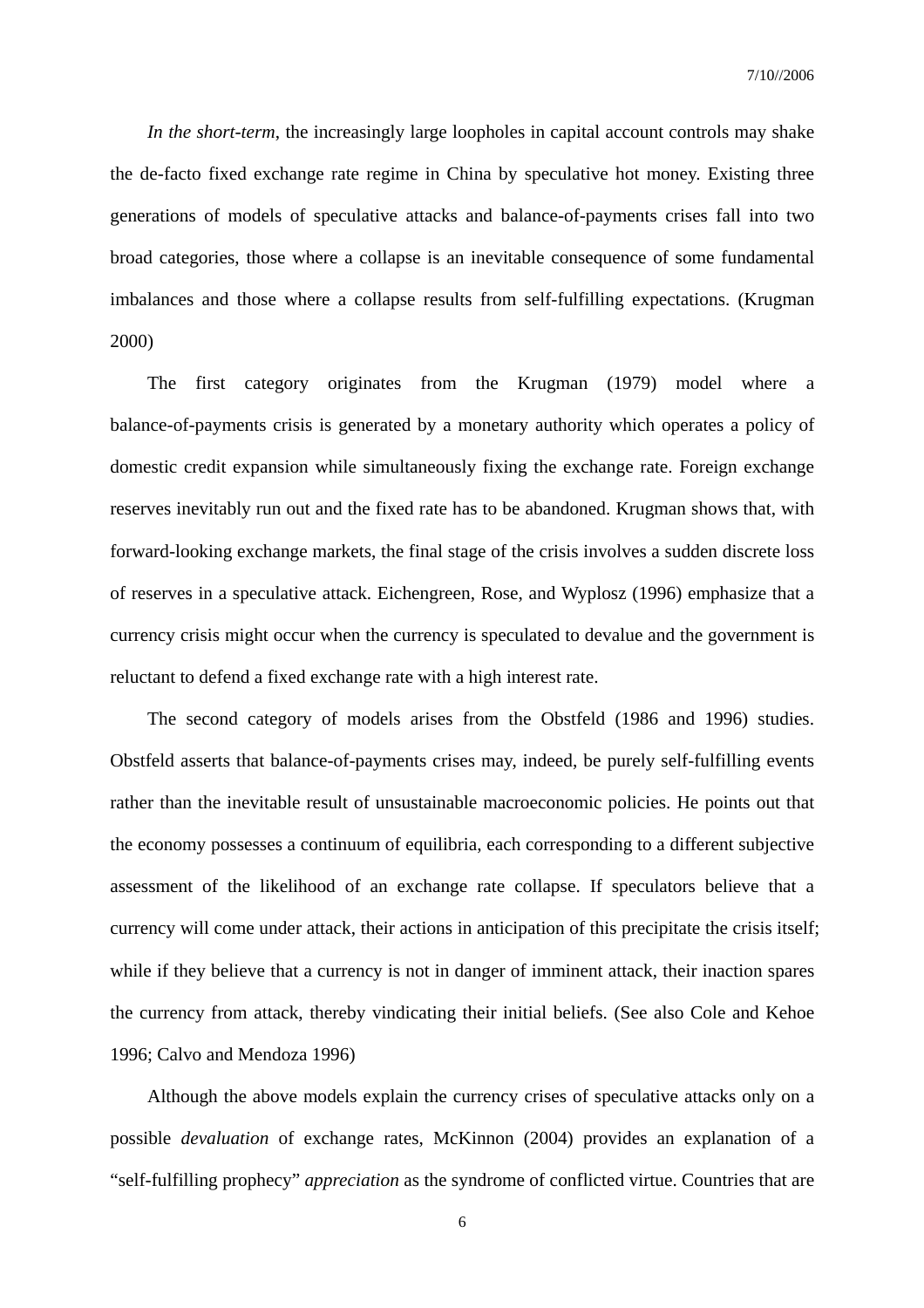virtuous by having a high saving rate tend to run surpluses in the current account of their international balance of payments. But, with the passage of time, as the stock of dollar claims cumulate, domestic holders of dollar assets worry more about self-sustaining runs on domestic currency, forcing an appreciation and thus switch dollar assets into domestic currency assets. In addition, foreigners start complaining that the country's ongoing flow of trade surpluses is unfair and the result of having an undervalued currency. Of course, these two effects mutually reinforce each other and thus may trigger a "self-fulfilling prophecy" appreciation.

 Based on studies of six episodes of appreciation pressures involving Chile, Hungary, Indonesia, and Singapore since the dissolution of the Bretton Woods system, sterilization cannot be effective in an environment of burgeoning inflows and expectations of foreign exchange rate appreciation that drive these inflow can only be stopped when the exchange rate actually rises. Historical experience indicates that market forces eventually coerce policy into accommodation. Past experience also shows that conflicts between the exchange rate arrangement and inflation targets are eventually solved in favor of the latter. (Bond etc. 2004: 14-16; Christensen 2004)

Moreover, in virtually all these cases, there has been a swift, significant and unannounced shift toward revaluation. There is little point in a gradualist approach with an existing undervalued exchange rate since it only invites speculative pressure and inflows, as speculations of a bigger exchange rate adjustment in the future heighten. A crawling peg would have to be quickly abandoned under such circumstances, a move that will be negative for policy credibility. (Bonds etc. 2004: 14-19; Christensen 2004: 7-10)

For instance, between 1993 and 1995, international speculators expected the Czech currency (Koruna) to appreciate, resulting in a large amount of hot money pouring into the country, and, during the peak period, the hot money even accounted for 18 percent of Czech's GDP. As a result, the Czech government was forced to adopt the sterilization program on a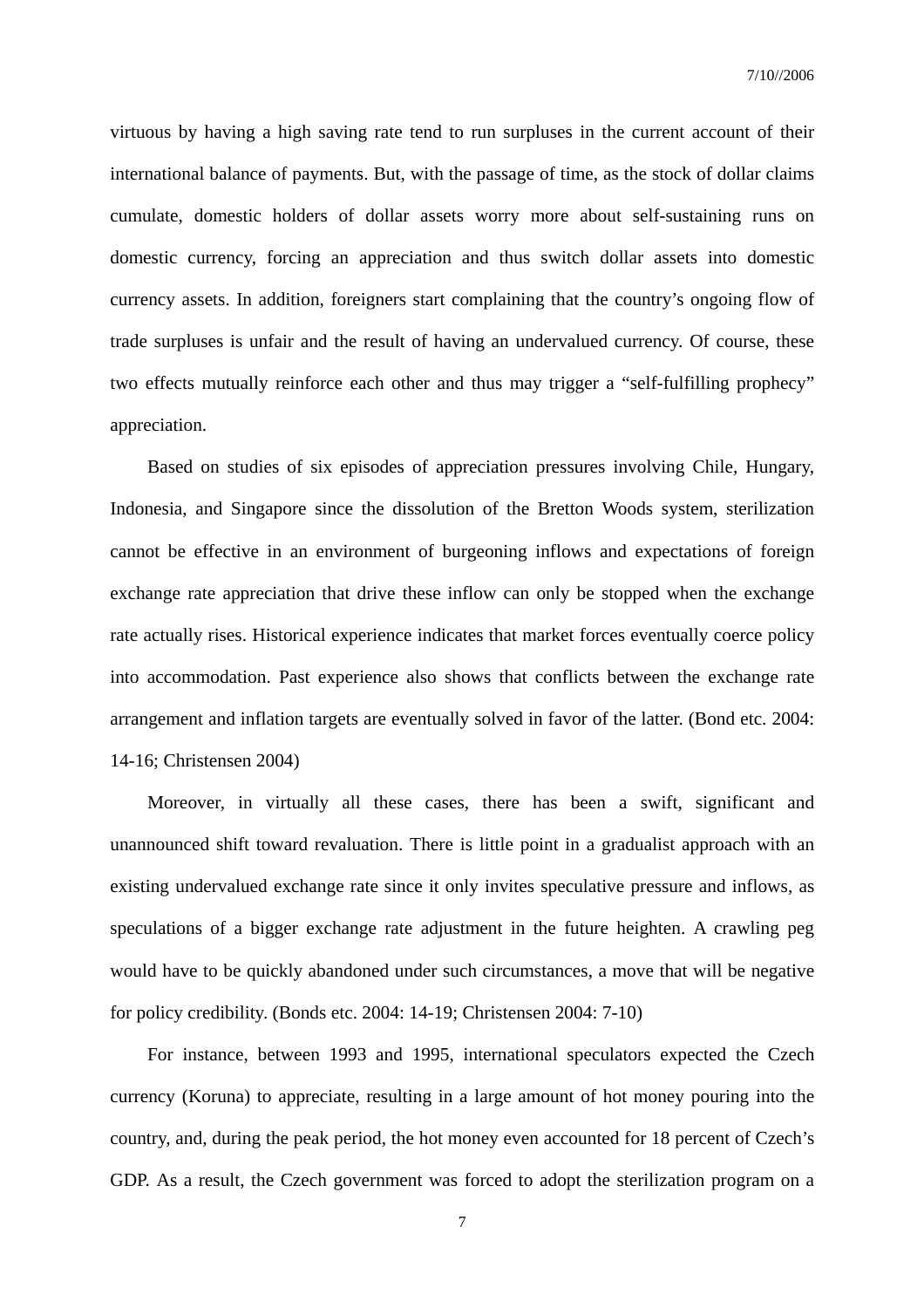large scale, and a series of economic problems ensued, including economic overheating, inflation, rising wages, and the worsening of the international current account. In the end, the Koruna exchange rate was forced to adjust, leading to a financial crisis and a 3-year economic recession. (Christensen 2004)

In order to avoid a currency crisis, one country would need an exit strategy, which is a strategy from a fixed rate to a more flexible regime: the experience of other emerging markets suggests that it is better to exit from a peg when times are good and the currency is strong, than to wait until times are bad and the currency is under attack. The alternative of waiting for a time of balance of payments deficit often turn out to mean exiting the peg under strong downward speculative pressure, with the result that confidence is undermined and the national balance sheet is weak. (Eichengreen and Masson 1998)

These points are drawn largely from the experience of emerging markets such as Colombia and Korea in the early 1990s. Those countries were able to sterilize capital inflows only for a year or two, before it became too difficult, due to high interest rates on the sterilization bonds and prolonged strong capital inflows. As Asia's pre-crisis experience showed, persistent under-valuation may generate economic overheating, asset market bubble, and strong credit growth that threatens the future health of the financial system.

Balance-of-payments crises models provide important implication for speculative capital inflows on China's external imbalances. In spite of the insistence on the de-facto fixed RMB/USD exchange rate by the Chinese government, the general expectation of an RMB appreciation in the market resulted in the dramatic accumulation of foreign exchange reserves and surging inflows of speculative hot money to China. The surging hot money inflows increased pressure on RMB appreciation and would probably cause "self-fulfilling prophecy" appreciation, which will be analyzed in the following sections.

# III. China's External Imbalances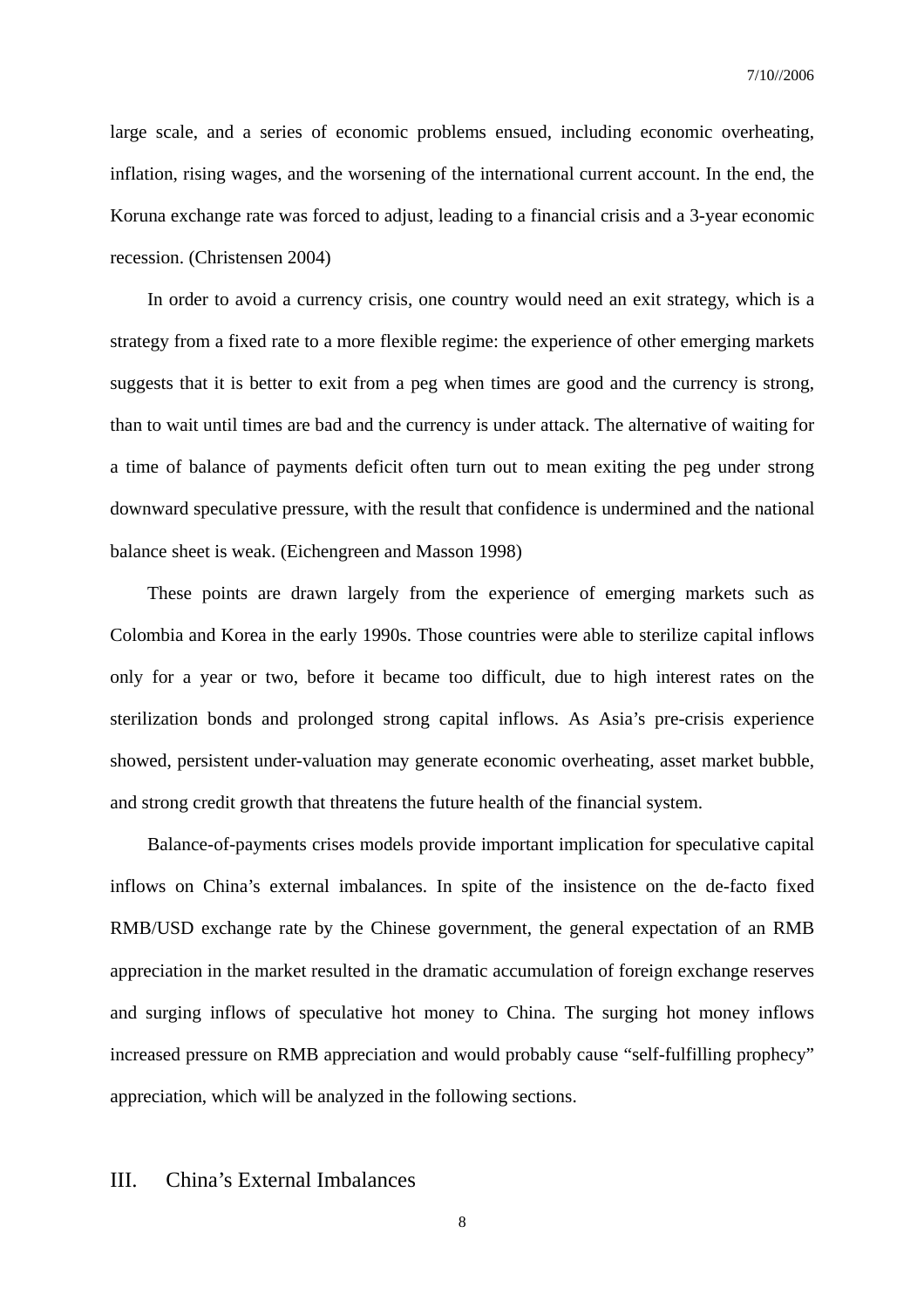#### 1. Rapid Accumulation of Foreign Exchange Reserves

In order to maintain a de facto peg rate, the PBoC has been forced to purchase US\$ 13.5 billion foreign exchange every month in 2003 and US\$ 17.3 billion every month in 2004-2005. Including the injection of US\$ 45 billion into the Bank of China and the China Construction Bank by the Chinese government at the end of 2003, China's foreign exchange reserves increased by US\$ 161.9 billion or 56.5 percent in 2003. China's foreign exchange reserves increased by US\$ 206.6 billion or 27.7 percent in 2004 and US\$ 209.0 billion or 1.2 percent in 2005. By the end of March 2006, China's foreign exchange reserves reached US\$ 875.1 billion, increasing by US\$ 56.2 billion or 32.8 percent year on year. In particular, the proportion of yearly increase of China's foreign exchange reserves to its GDP increased from average 2.3 percent in 1995-2001 to around 10 percent in 2003-2005. (See Table 1)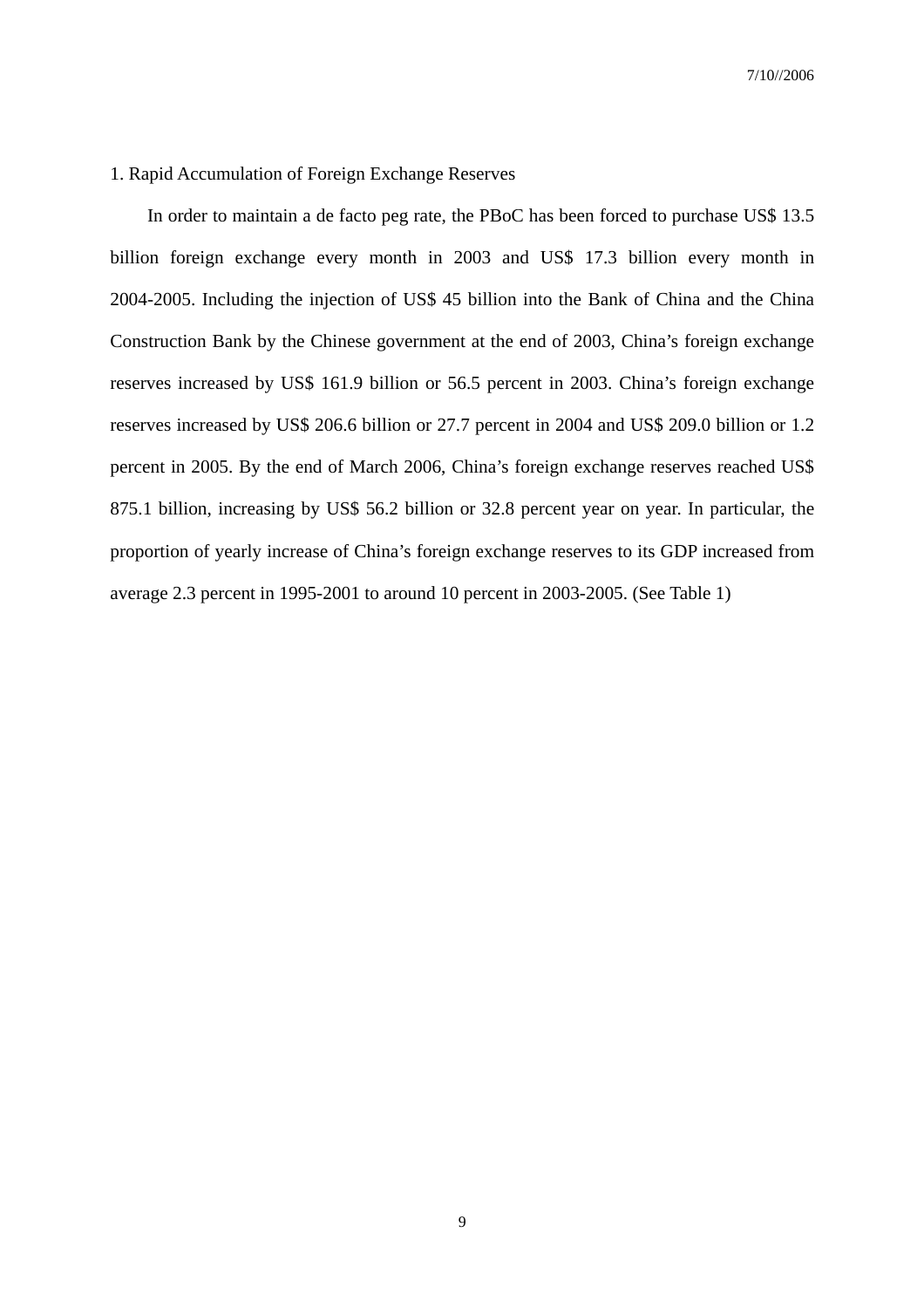| Year            | 1994       | 1995 | 1996  | 1997  | 1998  | 1999  | 2000  | 2001  | 2002  | 2003    | 2004  | 2005  |
|-----------------|------------|------|-------|-------|-------|-------|-------|-------|-------|---------|-------|-------|
| Amount          | 51.6       | 73.6 | 105.0 | 139.9 | 145.0 | 154.7 | 165.6 | 212.2 | 286.4 | 403.3   | 609.9 | 818.9 |
| (US\$ billion)  |            |      |       |       |       |       |       |       |       | (448.3) |       |       |
| Yearly increase | $\sqrt{2}$ | 22.0 | 31.4  | 34.9  | 5.1   | 9.7   | 10.9  | 46.6  | 74.2  | 116.9   | 206.6 | 209.0 |
| (US\$ billion)  |            |      |       |       |       |       |       |       |       | (161.9) |       |       |
| Percentage of   | $\sqrt{2}$ | 3.0  | 3.7   | 3.7   | 0.5   | 0.9   | 0.9   | 3.5   | 5.1   | 7.1     | 10.7  | 9.5   |
| $GDP(\% )$      |            |      |       |       |       |       |       |       |       | (9.9)   |       |       |
| Growth rate     |            | 42.6 | 42.6  | 33.2  | 3.6   | 6.7   | 7.0   | 28.1  | 35.0  | 40.8    | 27.7  | 1.2   |
| (% )            |            |      |       |       |       |       |       |       |       | (56.5)  |       |       |

Table 1. Foreign Exchange Reserves in China: 1994-2005

Note:

- 1. The number in parentheses in 2003 includes the injection of US\$ 45 billion into two state-owned banks by the Chinese government at the end of 2003.
- 2. China's GDP figures are adjusted based on China's economic survey result in late 2005.

Source: China's State Administration of Foreign Exchange (http://www.safe.gov.cn).

As a matter of fact, the rapid increase of foreign exchange reserves between 2001 and 2004 was mainly attributed to the surging speculative hot money. Between 1995 and 1999, the error and omissions line item in China's balance of payments was negative US\$ 18.4 billion on average. The error and omissions line item rapidly reversed from negative US\$ 11.9 billion in 2000 and negative US\$ 4.9 billion in 2001 to positive US\$ 7.8 billion in 2002. This was the first positive number since 1989, indicating that the overseas speculative hot money began to enter China through illegal channels. While China's current account balance remained around US\$ 20-70 billion and net foreign direct investment (FDI) maintained at around US\$ 40-50 billion, non-FDI capital flow increased from negative US\$ 35.6 billion in 2000 to positive US\$ 57.6 billion in 2004. Consequently, China's foreign exchange reserves increased from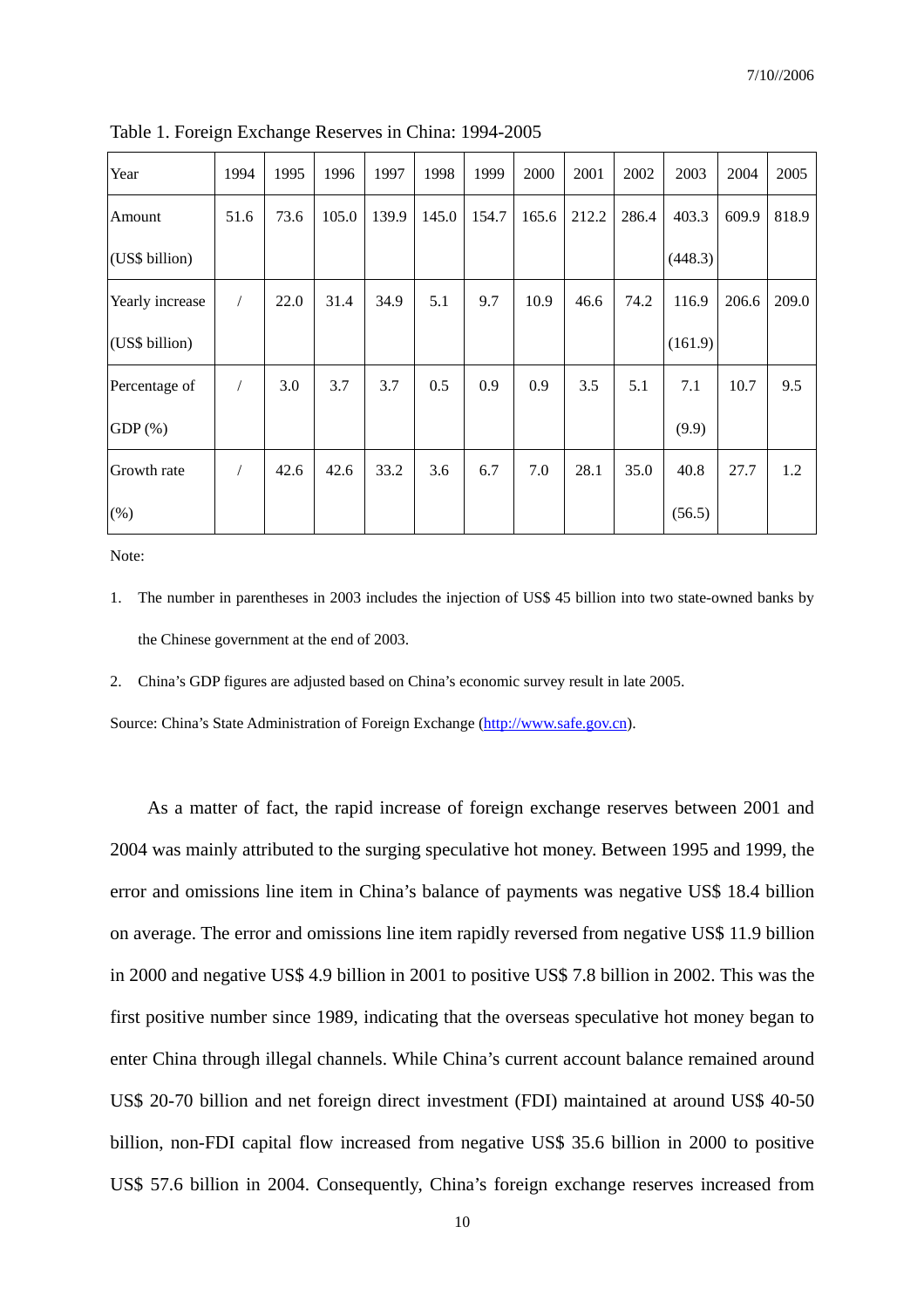#### US\$ 10.9 billion in 2000 to US\$ 206.7 billion in 2004. (See Table 2)

|                               | 1997    | 1998    | 1999    | 2000    | 2001    | 2002    | 2003     | 2004     |
|-------------------------------|---------|---------|---------|---------|---------|---------|----------|----------|
| Current account               | 37.0    | 31.5    | 21.1    | 20.5    | 17.4    | 35.4    | 45.9     | 68.7     |
| Capital and financial account | 21.0    | $-6.3$  | 5.2     | 1.9     | 34.8    | 32.3    | 52.7     | 110.7    |
| Foreign direct investment     | 41.7    | 41.1    | 37.0    | 37.5    | 37.4    | 46.8    | 47.2     | 53.1     |
| Non-FDI capital flows         | $-20.7$ | $-47.4$ | $-31.8$ | $-35.6$ | $-2.6$  | $-14.5$ | 5.5      | 57.6     |
| Foreign exchange reserves     | $-34.9$ | $-5.1$  | $-9.7$  | $-10.9$ | $-46.6$ | $-74.2$ | $-116.8$ | $-206.7$ |
| Net errors and omissions      | $-22.3$ | $-18.7$ | $-17.8$ | $-11.9$ | $-4.9$  | 7.8     | 18.4     | 27.0     |

#### Table 2: Balance of Payments Summary of China: 1997-2004

Unit: US\$ billion

Source: China State Administration of Foreign Exchange (http://www.safe.gov.cn).

Chinese officials estimated that the international hot money pouring into China amounted to at least US\$ 100 billion in 2004. (Xiaobo Wang 2004; Chuozhong Wang 2004; Xu 2005) Basically, the hot money can be estimated from China's foreign exchange reserves subtracted by the amount of FDI and trade balance. Based on this formula, the hot money flowing out of China (capital flight) was US\$ 62.1 billion annually in average between 1997 and 2000, declining to US\$ 22.8 billion in 2001 and US\$ 8.9 billion in 2002. After 2002, China has been receiving enormous hot money inflow – US\$ 82.8 billion in 2003, US\$ 114.0 billion in 2004, US\$ 46.7 billion in 2005, and US\$ 18.6 billion in the first quarter of 2006. (See Table 3)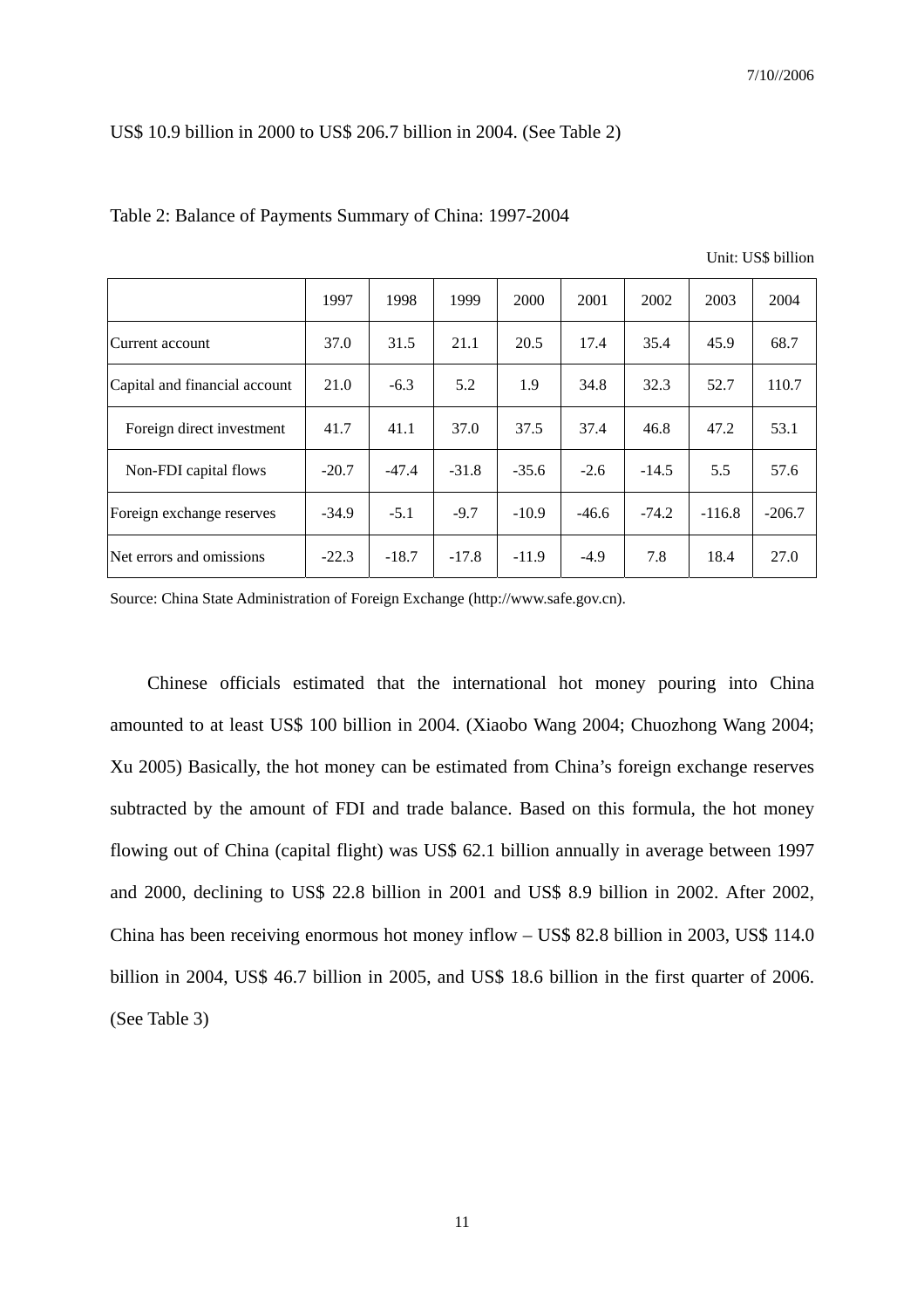# Table 3. Estimates on International Hot Money into China

| Year    | Increase of foreign | Increase of FDI | Trade balance | Estimate on hot |
|---------|---------------------|-----------------|---------------|-----------------|
|         | exchange reserves   |                 |               | money           |
| 1990    | 5.5                 | 3.5             | 8.7           | $-6.7$          |
| 1991    | 10.6                | 4.4             | 8.1           | $-1.8$          |
| 1992    | $-2.2$              | 11.0            | 4.4           | $-17.6$         |
| 1993    | 1.8                 | 27.5            | $-12.2$       | $-13.5$         |
| 1994    | 30.4                | 33.8            | 5.4           | $-8.8$          |
| 1995    | 22.0                | 37.5            | 16.7          | $-32.2$         |
| 1996    | 31.4                | 41.7            | 12.2          | $-22.5$         |
| 1997    | 34.9                | 45.3            | 40.4          | $-50.8$         |
| 1998    | 5.1                 | 45.5            | 43.6          | $-84.0$         |
| 1999    | 9.7                 | 40.3            | 29.2          | $-59.8$         |
| 2000    | 10.9                | 40.7            | 24.1          | $-53.9$         |
| 2001    | 46.6                | 46.9            | 22.6          | $-22.8$         |
| 2002    | 74.2                | 52.7            | 30.4          | $-8.9$          |
| 2003    | 161.9               | 53.5            | 25.5          | 82.8            |
| 2004    | 206.6               | 60.6            | 32.0          | 114.0           |
| 2005    | 208.9               | 101.9           | 60.3          | 46.7            |
| 2006.Q1 | 56.2                | 14.3            | 23.3          | 18.6            |

Unit: US\$ billion

Note: Estimated hot money = increase of foreign exchange reserves – increase of FDI – trade balance

Source: Calculated by the author.

Nevertheless, why did international investors believe that the RMB was undervalued at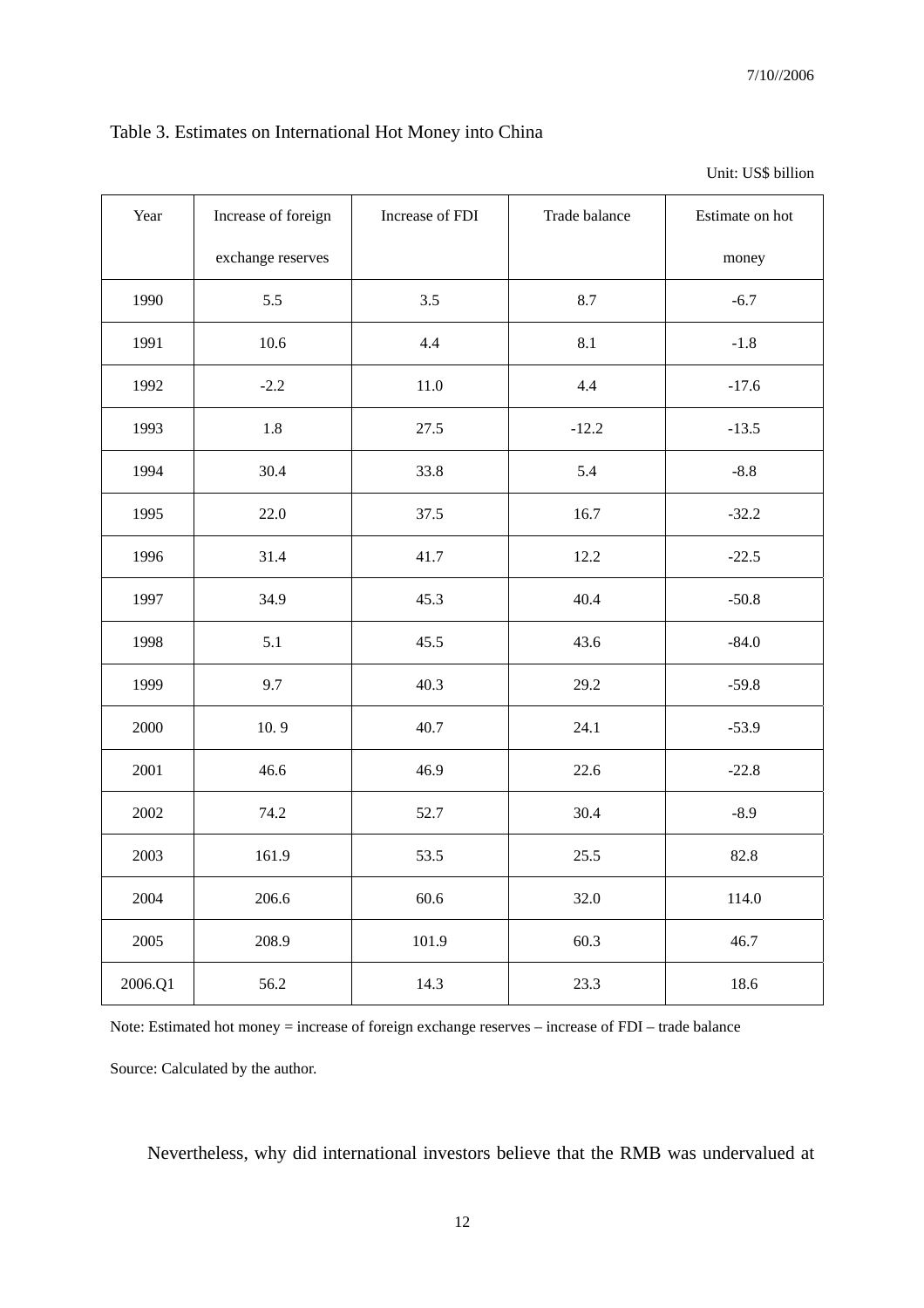the beginning and thus pour speculative hot money into China? The following section will discuss the equilibrium exchange rate of the Renminbi.

#### 2. Estimates on the Equilibrium Exchange Rate of the Renminbi

The number of studies attempting to estimate the "equilibrium" exchange rate of China's RMB has proliferated in recent years. Generally speaking, two broad approaches can be employed to estimate the equilibrium exchange rate of the RMB: a macroeconomic balance approach or an extended purchasing power parity (PPP) approach. Dunaway and Li (2005) examined a sample of these studies, with estimates of RMB undervaluation ranging from zero to nearly 50 percent. They attribute the wide variation in these estimates to the influence of such factors as different methodologies used, explanatory variables included, subjective judgments of the various researchers in deriving their results, and instability in underlying economic relationships, especially in a rapidly developing economy like China.

 The bottom line is that there is no consensus among economists on the equilibrium level of the RMB exchange rate based upon the econometric models, but there is a consensus among most studies that the RMB exchange rate is undervalued to some extent. More studies show that the RMB exchange rate was undervalued by 15-30 percent by mid-2004. (Dunaway and Li 2005: 3; Zhang and Pan 2004; Frankel 2004; Anderson 2003; Goldstein 2004; Bond etc. 2004)

Even within a given approach, estimates for undervaluation of the RMB range widely. The numerous studies done thus far have stoked further debate, rather than contributed to a consensus on the issue. A definitive answer is not likely to be forthcoming any time soon. Given the methodological and empirical difficulties in trying to measure an "equilibrium" exchange rate, estimates of these studies might provide repercussion for understanding prospects of the RMB exchange rate long-term movements, while the expectation of the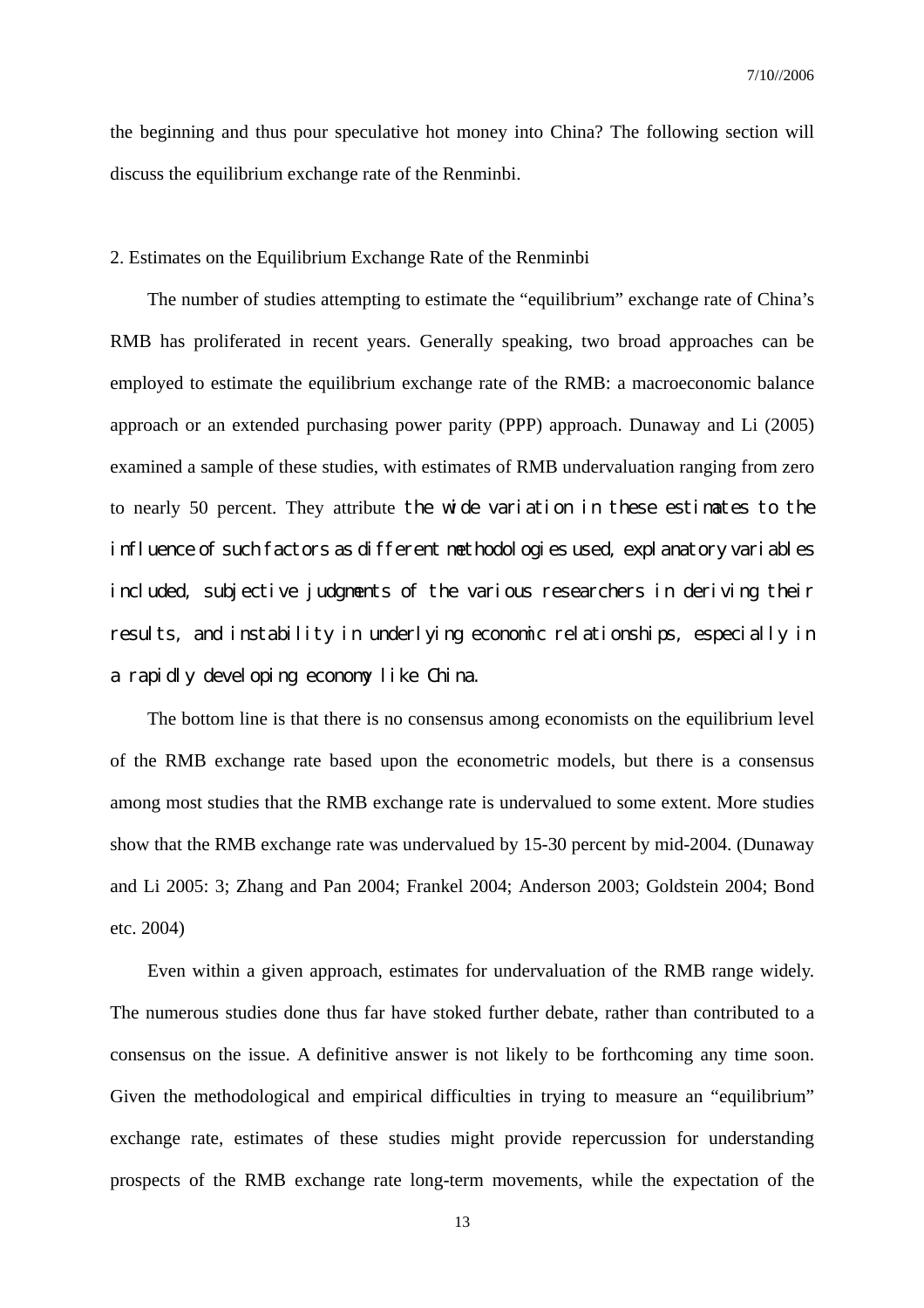Renminbi exchange rate might play a more important role in understanding the trend of the Renminbi spot rates.

3. The Expectation of the Renminbi Exchange Rates

 The expectation of the RMB exchange rates is reflected by the RMB forward rates. Figure 2 shows the RMB/USD spot rates, one-month RMB/USD forward rates, six-month RMB/USD forward rates, and one-year RMB/USD forward rates. After November 2002, all three forward rates showed that the RMB exchange rates were expected to appreciate. As a matter of fact, the RMB spot rates were highly influenced by the RMB forward rates. Between February 11, 2002 and April 13, 2006, the correlations between the RMB/USD spot rates and the one-month RMB/USD forward rates, the six-month RMB/USD forward rates, and the one-year RMB/USD forward rates were 98.4 percent, 76.9 percent, and 61.4 percent, respectively.



Figure 2. Renminbi Spot and Forward Rates: 2002-2006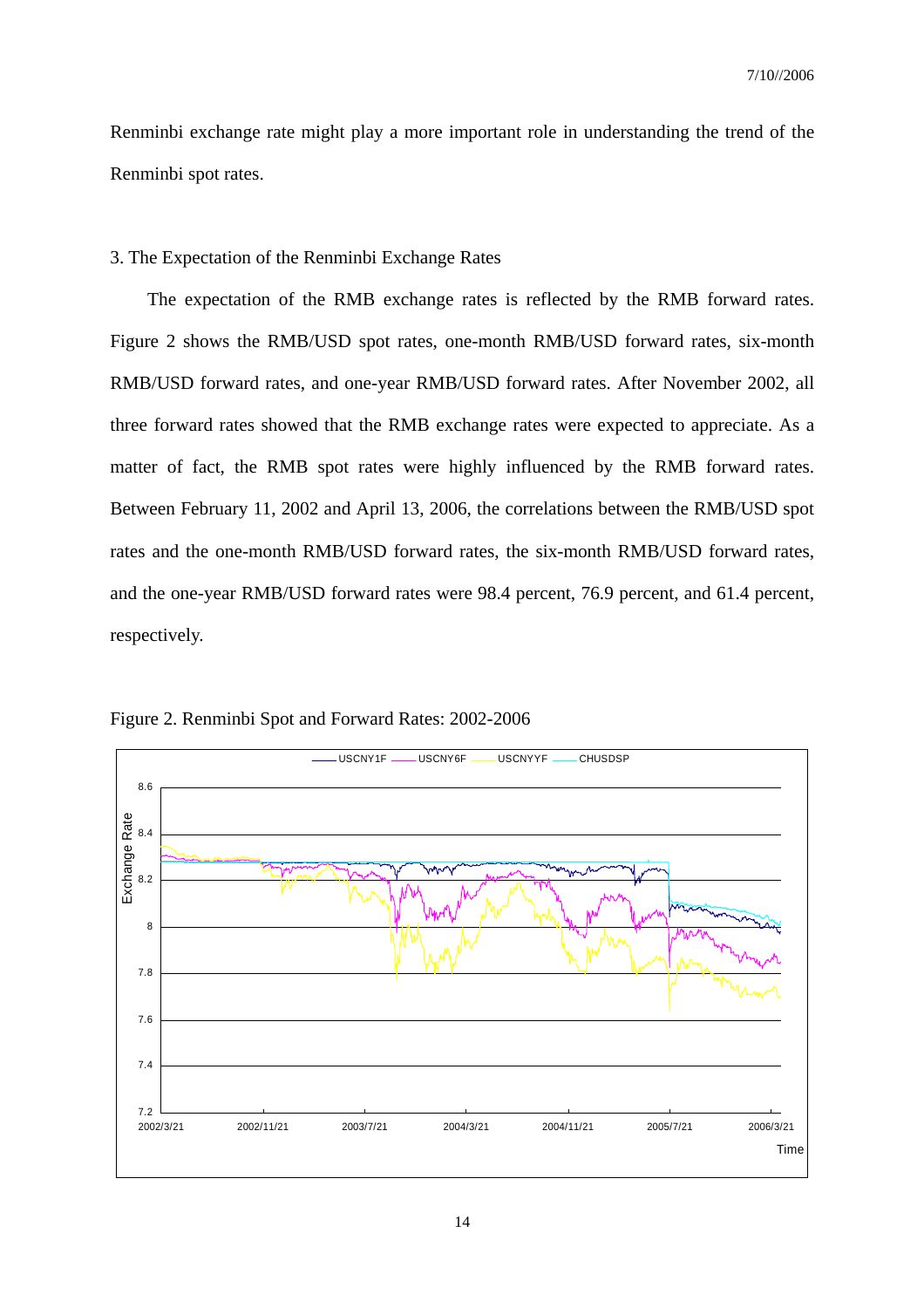Note: USCNY1F refers to RMB to US\$ 1 month forward; USCNY6F refers to RMB to US\$ 6 month forward;

USCNYYF refers to RMB to US\$ 1 year forward; CHUSDSP refers to RMB to US\$ spot rate. Source: Datastream.

In the long-term, the one-year RMB forward rates should generally reflect the expectation of the RMB exchange rates. From September 23, 2003, to April 23, 2004, the one-year RMB/USD forward rate was 7.9063 on average, while the RMB/USD spot rate maintained at 8.2770. The expected appreciation rate of the Renminbi against the USD was 4.5 percent within one year. From October 25, 2004 to July 20, 2005, the one-year RMB/USD forward rate was 7.8818 on average, while the RMB/USD spot rate maintained at 8.2766. The expected appreciation rate of the Renminbi against the USD was 4.8 percent within one year. After the Chinese government adopted a new exchange rate level and regime, between July 21, 2005, and April 13, 2006, the one-year RMB/USD forward rate was 7.7646 on average, while the RMB/USD spot rate maintained at 8.0721. The expected appreciation rate of the Renminbi against the USD was 3.8 percent within one year. (See Figure 3)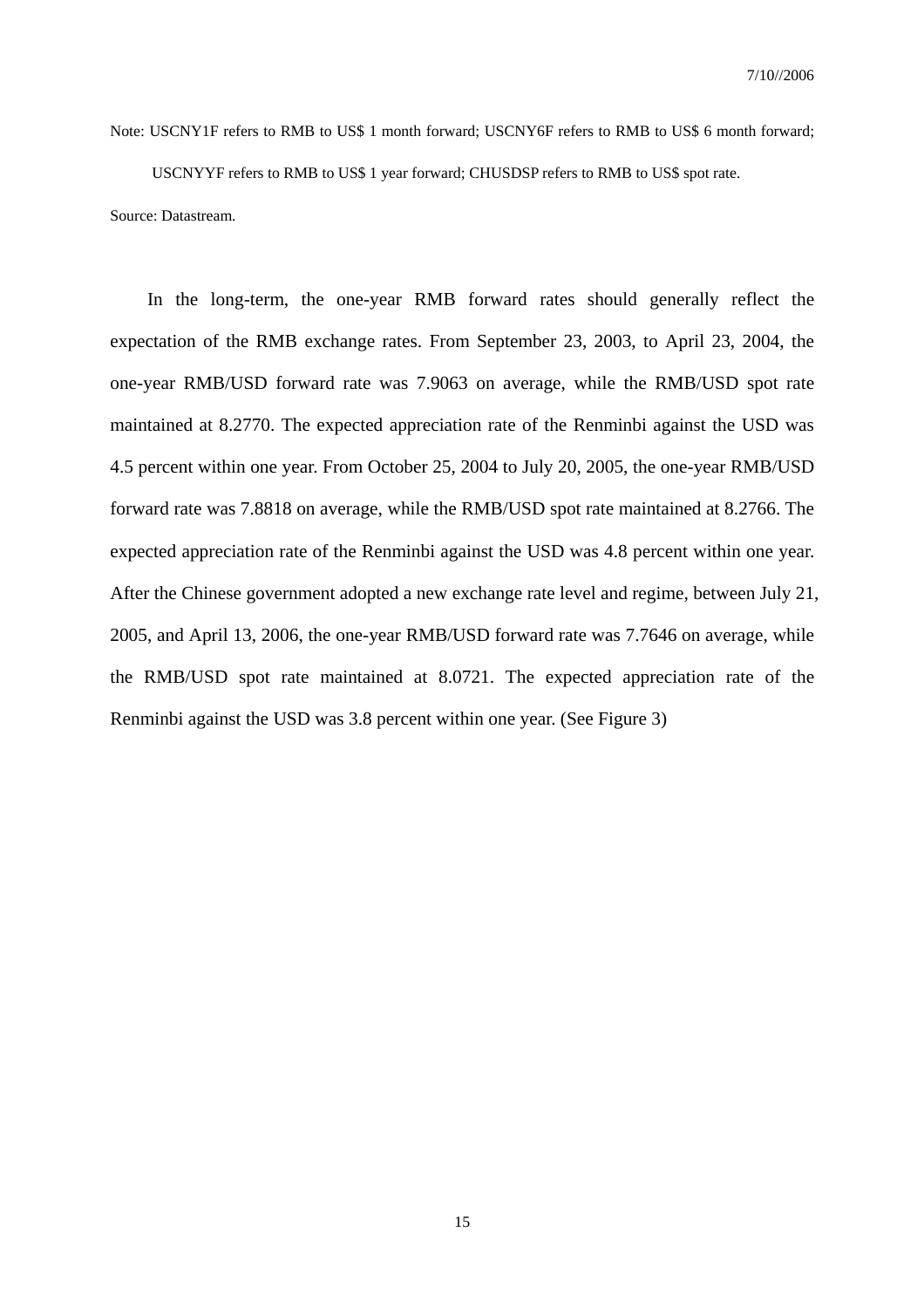



Source: Datastream.

There has been no sign that the RMB exchange rate will reach its equilibrium level and thus China's foreign exchange reserves will stop rapid accumulation in the near future. With increasing external imbalances, the following section will elaborate on the impact of China's external imbalances on its macroeconomic fundamentals.

# IV. China's Internal Imbalances

### 1. Rising Sterilization Costs

Sterilization can be a good response to a huge capital inflow, for a period of time. In order to reduce the impact of increasing foreign exchange reserves on the domestic money supply, the PBoC conducted open market operations through issuing central bank bills of RMB 722.7 billion (5.3% of GDP) in 2003, RMB 1,507.2 billion (9.4% of GDP) in 2004, and RMB 2,788.2 billion (15.3% of GDP) in 2005. But it may become increasingly difficult over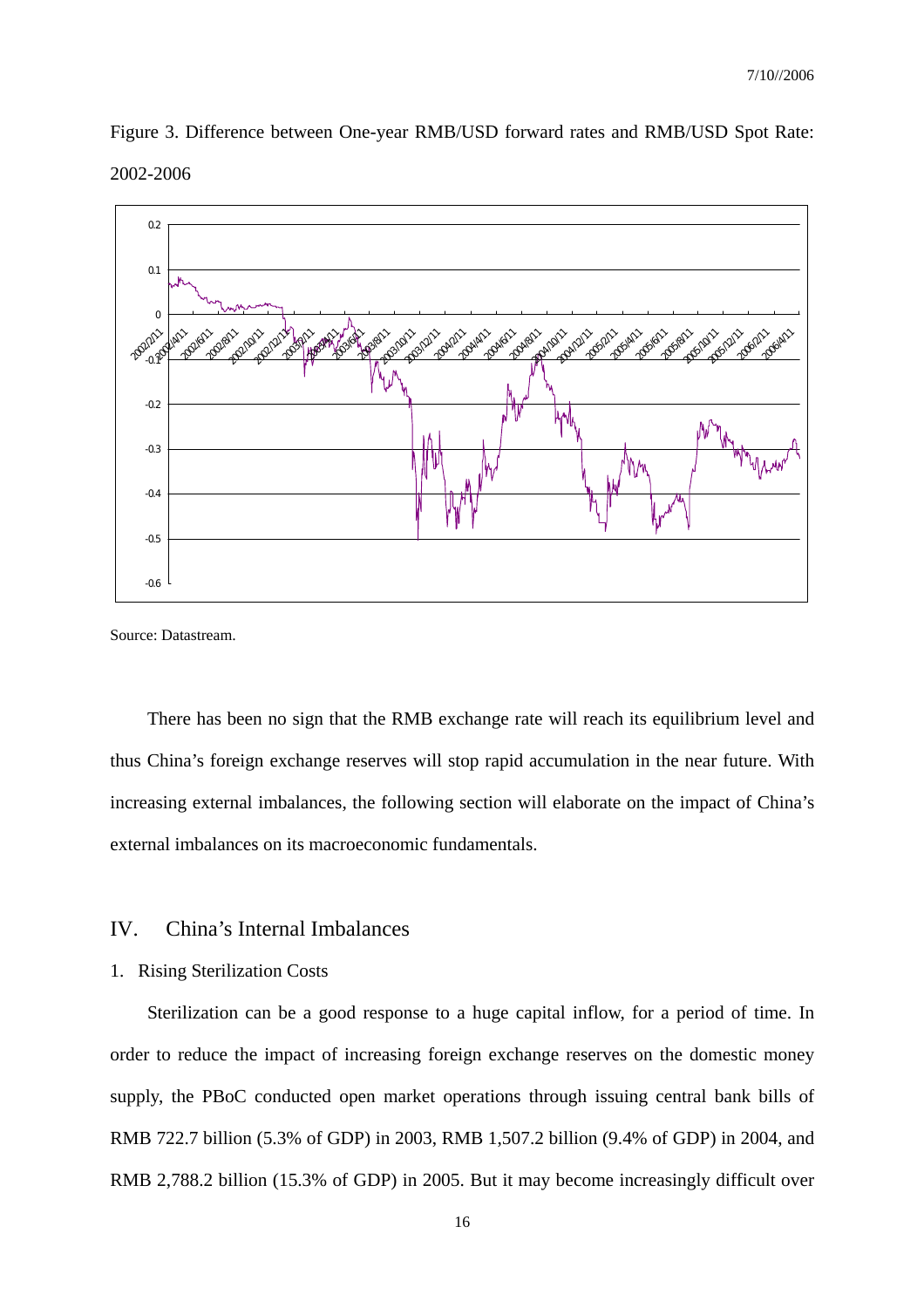time as foreign exchange reserves rapidly accumulated at an accelerated pace. Moreover, it may prolong, not solve, the balance of payments disequilibrium.

#### 2. Losing Monetary Autonomy

More troublesome yet, China's central bank sterilized only part of the excess foreign exchange inflow, seriously undermining its monetary policy independence. From 2003 to 2005, the PBoC has had no choice but to throw in RMB 4,409.1 billion of base currency to purchase the unimpeded flow of foreign exchange into China. This is reserve coverage of money supply. After PBoC sterilizes through open market operations, Chinese foreign exchange deposits contributed to net RMB 328.6 billion of base money or 53.8 percent of increased base money in 2003, net RMB 2,097.9 billion of base money or 367.7 percent of increased base money in 2004, and net RMB 344.9 billion of base money or 62.9 percent of increased base money in 2005. Between 2003 and 2005, Chinese foreign exchange deposits contributed to net RMB 2,826.3 billion of base money or 139.7 percent of increased base money. (See Table 4)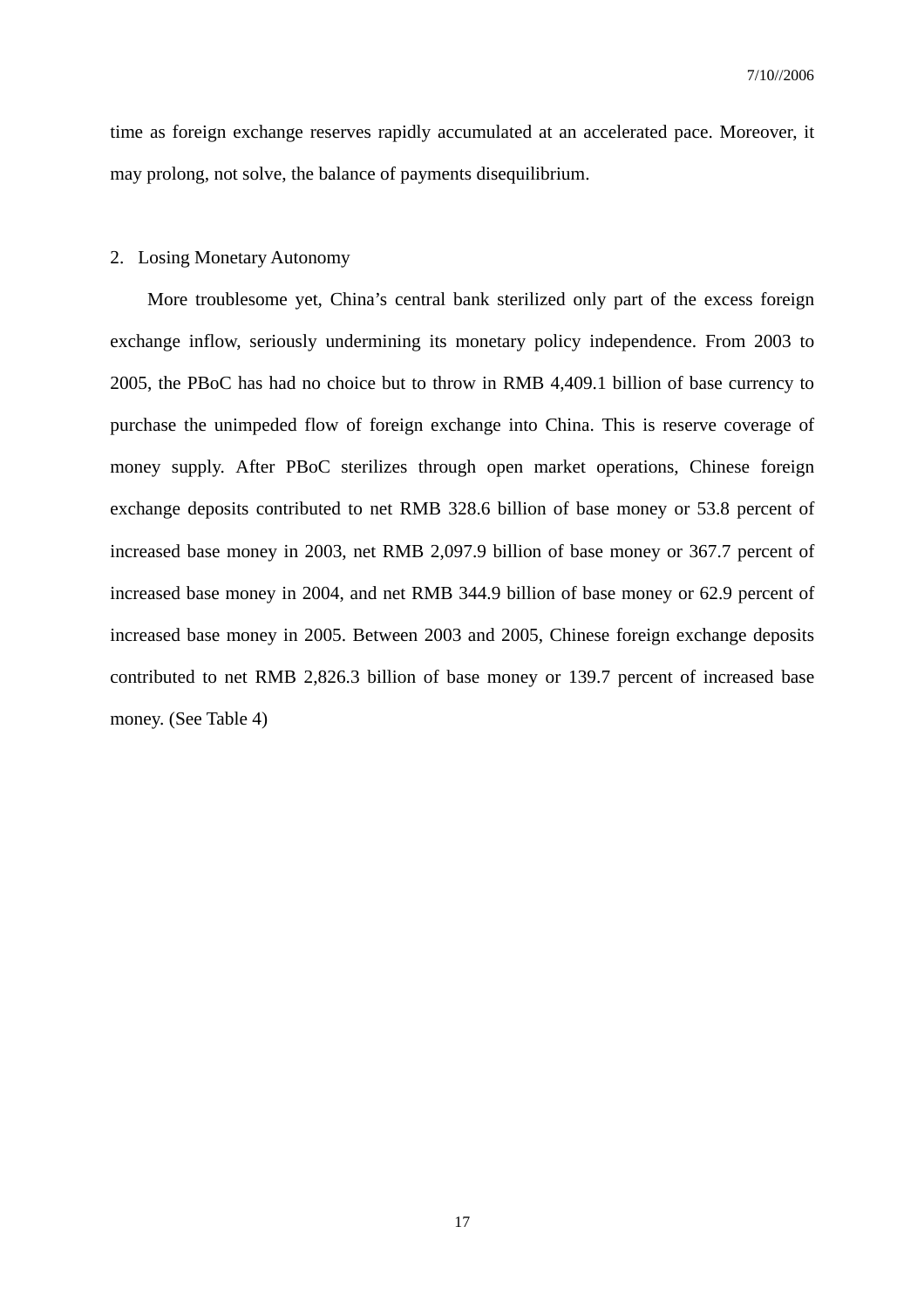| Year                                                 | 2003     | 2004    | 2005       | 2003-2005  |
|------------------------------------------------------|----------|---------|------------|------------|
| Reserve increase (US\$ billion)                      | 116.9    | 206.6   | 208.9      | 532.5      |
| Reserve coverage of money supply (RMB billion)       | 967.9    | 1,710.6 | 1,729.7    | 4,409.1    |
| Net sterilization (RMB billion)                      | $-585.3$ | 387.3   | $-1,384.8$ | $-1,582.8$ |
| Net reserve contribution to base money increase      | 328.6    | 2,097.9 | 344.9      | 2,826.3    |
| (RMB billion)                                        |          |         |            |            |
| Increase of total base money (RMB billion)           | 611.1    | 570.6   | 548.7      | 2,023.0    |
| Proportion of net reserve contribution to total base | 53.8     | 367.7   | 62.9       | 139.7      |
| money increase (%)                                   |          |         |            |            |

Table 4. Reserve coverage of money supply: 2003-2005

Note: Reserve coverage of money supply is calculated based upon 8.28 of RMB/US\$ exchange rate.

Source: Calculated by the author.

As a result, the money supply is heavily influenced by foreign reserve accumulation. Broad money M2 amounted to RMB 13.2 trillion (133.5 percent of GDP) at the end of 2000 and increased to RMB 29.9 trillion (163.9 percent of GDP) at the end of 2005, more than doubling within five years. The average growth rate of M2 was 18.2 percent between 2002 and 2005, up from 14.1 percent between 1998 and 2001. It further increased to 18.8 percent in the first quarter of 2006. Meanwhile, the outstanding balance of RMB loans from financial institutions increased from RMB 9.9 trillion (100.2 percent of GDP) at the end of 2000 to RMB 19.5 trillion (106.7 percent of GDP) at the end of 2005, almost doubled within five years. It amounted to RMB 20.6 trillion in the first quarter of 2006.

#### 3. Rising Investment Rate

Rising money supply and loan provision have led to very high investment rates. The rate of investment in 2002, 2003, and 2004 was 39.2 percent, 42.3 percent, and 44.2 percent,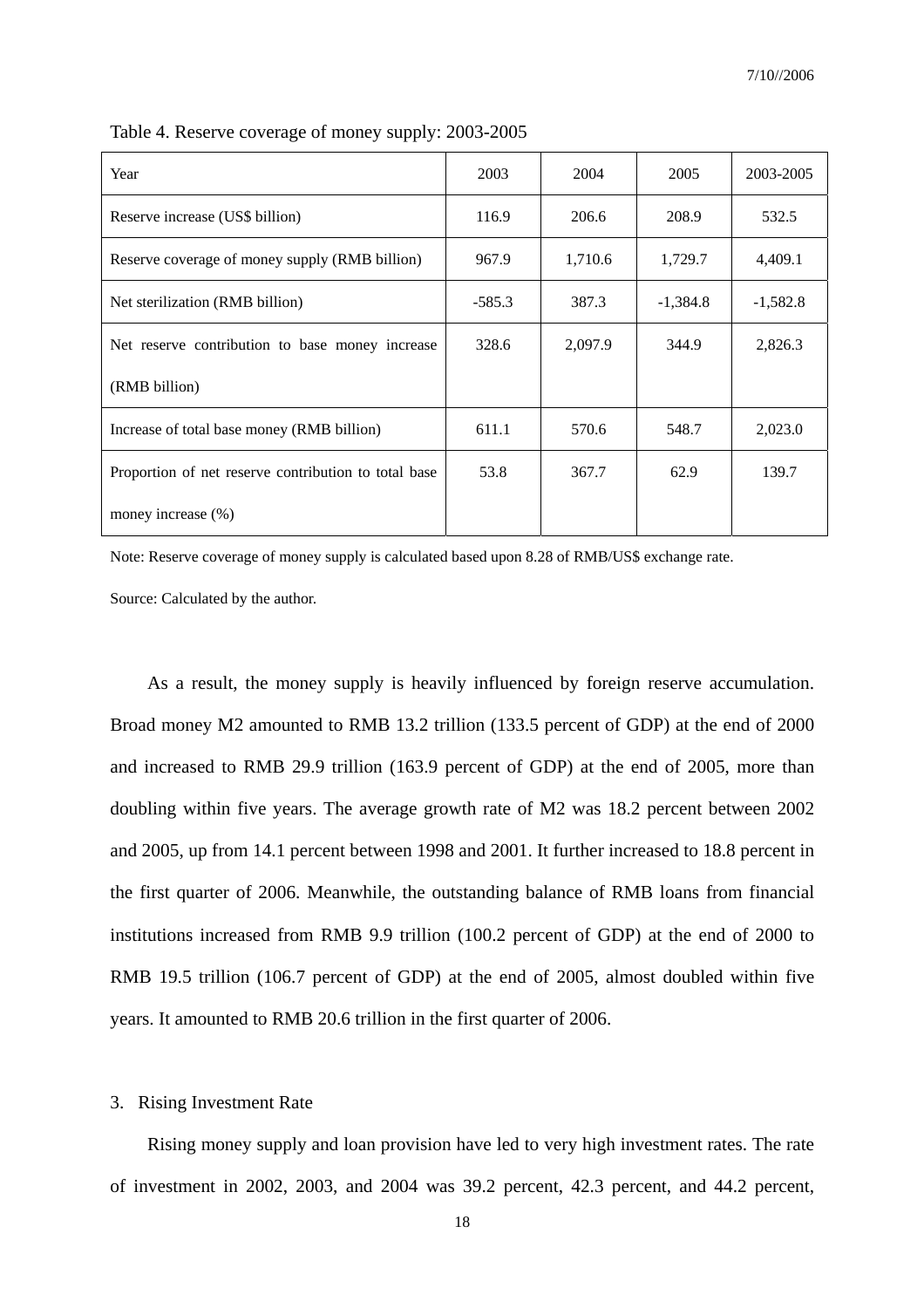respectively. The average rate of investment between 2002 and 2004 was 41.8 percent, which was even higher than 40.7 percent on average between 1992 and 1994, when China gravely suffered from economic overheating. The growth rate of Chinese fixed asset investment reached 27.7 percent in 2003, the highest point in recent years, and was maintained at 25.7 percent in 2005. That is, the investment rate in 2005 should be the highest figure in the reform era, higher than 44.2 percent in 2004, and 37.5 percent between 1979 and 2004. (See Table 5)

| Year        | 1990 | 1991 | 1992 | 1993 | 1994 | 1995 | 1996 | 1997 | 1998 | 1999 | 2000 | 2001 | 2002 | 2003 | 2004 | 2005 |
|-------------|------|------|------|------|------|------|------|------|------|------|------|------|------|------|------|------|
| Investment  | 35.2 | 35.3 | 37.3 | 43.5 | 41.3 | 40.8 | 39.3 | 38.0 | 37.4 | 37.1 | 36.4 | 38.0 | 39.2 | 42.3 | 44.2 | n.a. |
| rate        |      |      |      |      |      |      |      |      |      |      |      |      |      |      |      |      |
| Growth      | 2.4  | 23.9 | 44.4 | 61.8 | 30.4 | 17.5 | 14.8 | 8.8  | 13.9 | 5.1  | 10.3 | 13.0 | 16.9 | 27.7 | 26.6 | 25.7 |
| of<br>rate  |      |      |      |      |      |      |      |      |      |      |      |      |      |      |      |      |
| fixed asset |      |      |      |      |      |      |      |      |      |      |      |      |      |      |      |      |
| investment  |      |      |      |      |      |      |      |      |      |      |      |      |      |      |      |      |

Table 5. China's Investment Rate: 1990-2005

Unit: %

Source: National Bureau of Statistics of China (http://www.stats.gov.cn).

#### 4. Understated Inflation with an Asset Market Bubble

Surprisingly, rising money supply, loan provision and investment in China did not result in high inflation. Affected by rising prices of food and production materials, the consumer price index (CPI) in China increased from negative 1.3 percent in April 2002 to positive 5.3 percent in July-August 2004, reaching the highest point over the past seven years. The monthly CPI increased by 6.6 percent during two and half years, representing the rising pressure of inflation in China. Nevertheless, the growth of food prices was the primary factor underlying the CPI increase in China. As a result of declining food prices, the CPI declined to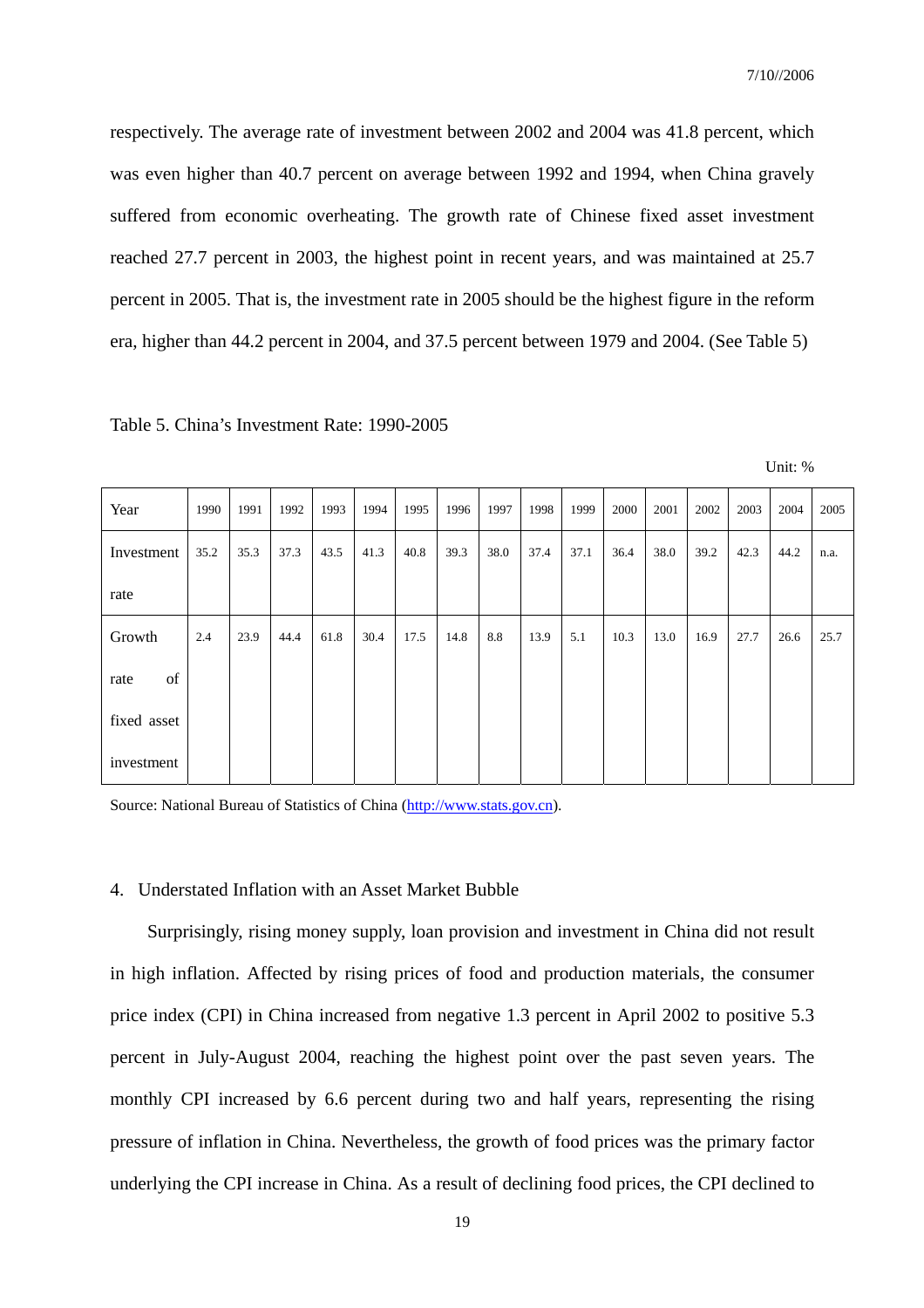0.9 percent in September 2005 and slightly rose to 1.8 percent in December 2005 due to a moderate rise in food prices. Between September 2003 and December 2005, the correlation between the monthly CPI and growth rate of food prices was 98.1 percent. (See Table 6)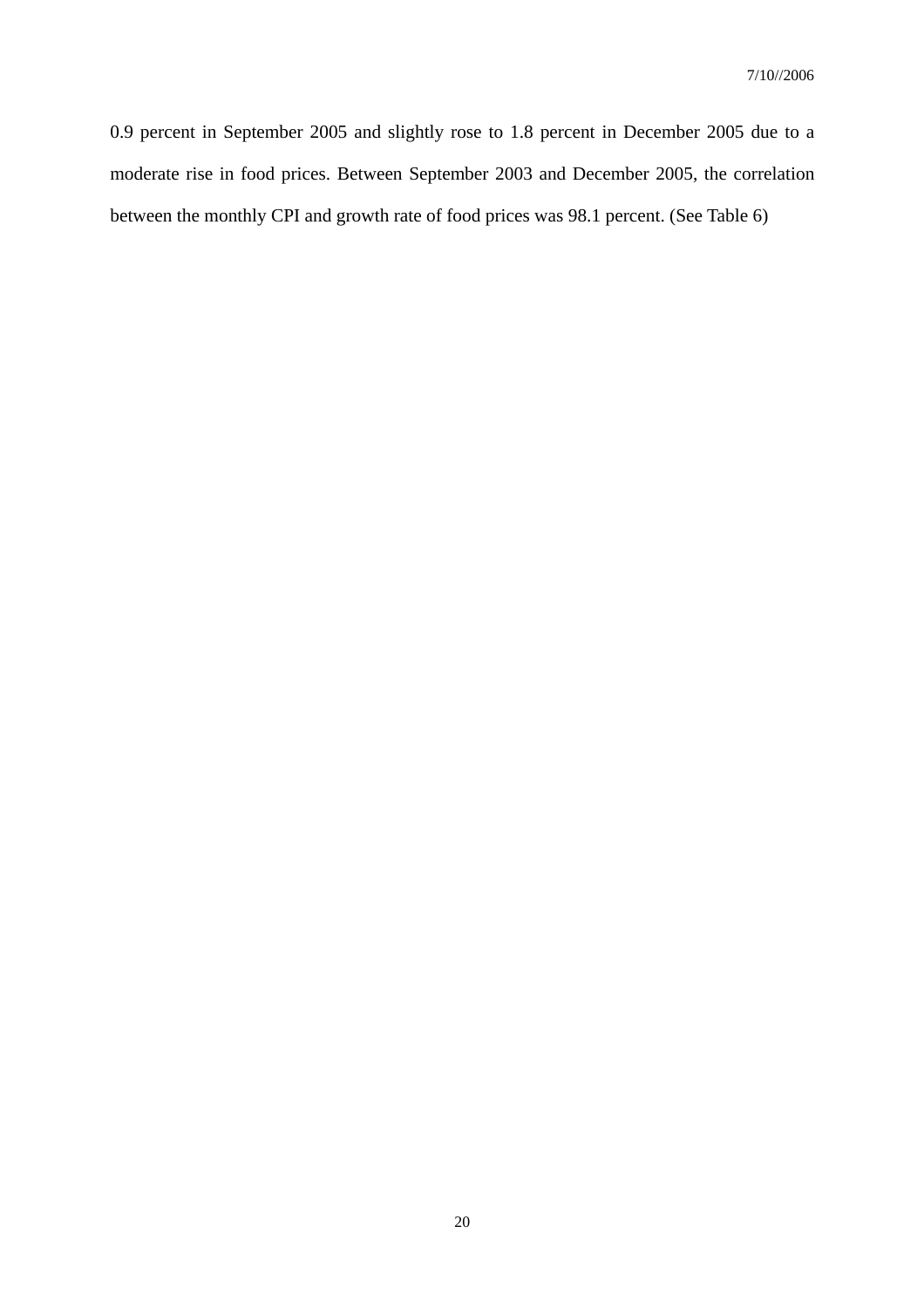# Table 6: Inflation Rates in China from 2003-2005

| $^{\prime\prime}$<br>'nır' |
|----------------------------|
|----------------------------|

| Time    | <b>Inflation Rate</b> | Growth Rate of | Growth Rate of  |
|---------|-----------------------|----------------|-----------------|
|         |                       | Food Prices    | Non-Food Prices |
| 2003.9  | 1.1                   | 3.2            | 0.1             |
| 2003.10 | 1.8                   | 5.1            | 0.2             |
| 2003.11 | 3.0                   | 8.1            | 0.4             |
| 2004.1  | 3.2                   | 8.0            | $0.7\,$         |
| 2004.2  | $2.1\,$               | 5.6            | 0.3             |
| 2004.2  | 2.1                   | 5.6            | 0.3             |
| 2004.3  | 3.0                   | 7.9            | $0.5\,$         |
| 2004.4  | 3.8                   | $10.2\,$       | 0.5             |
| 2004.5  | 4.4                   | $11.8\,$       | 0.6             |
| 2004.6  | 5.0                   | 14.0           | $0.6\,$         |
| 2004.7  | 5.3                   | 14.6           | $0.8\,$         |
| 2004.8  | 5.3                   | 13.9           | $1.0\,$         |
| 2004.9  | $5.2\,$               | 13.0           | 1.3             |
| 2004.10 | 4.3                   | $10.0\,$       | 1.3             |
| 2004.11 | $2.8\,$               | 5.9            | $1.2\,$         |
| 2004.12 | $2.4\,$               | n.a.           | $\rm n.a.$      |
| 2005.1  | 1.9                   | $4.0\,$        | $0.8\,$         |
| 2005.2  | 3.9                   | $\ \, 8.8$     | $1.4\,$         |
| 2005.3  | $2.7\,$               | 5.6            | $1.2\,$         |
| 2005.4  | $1.8\,$               | 3.1            | $1.2\,$         |
| 2005.5  | $1.8\,$               | $2.8\,$        | $1.2\,$         |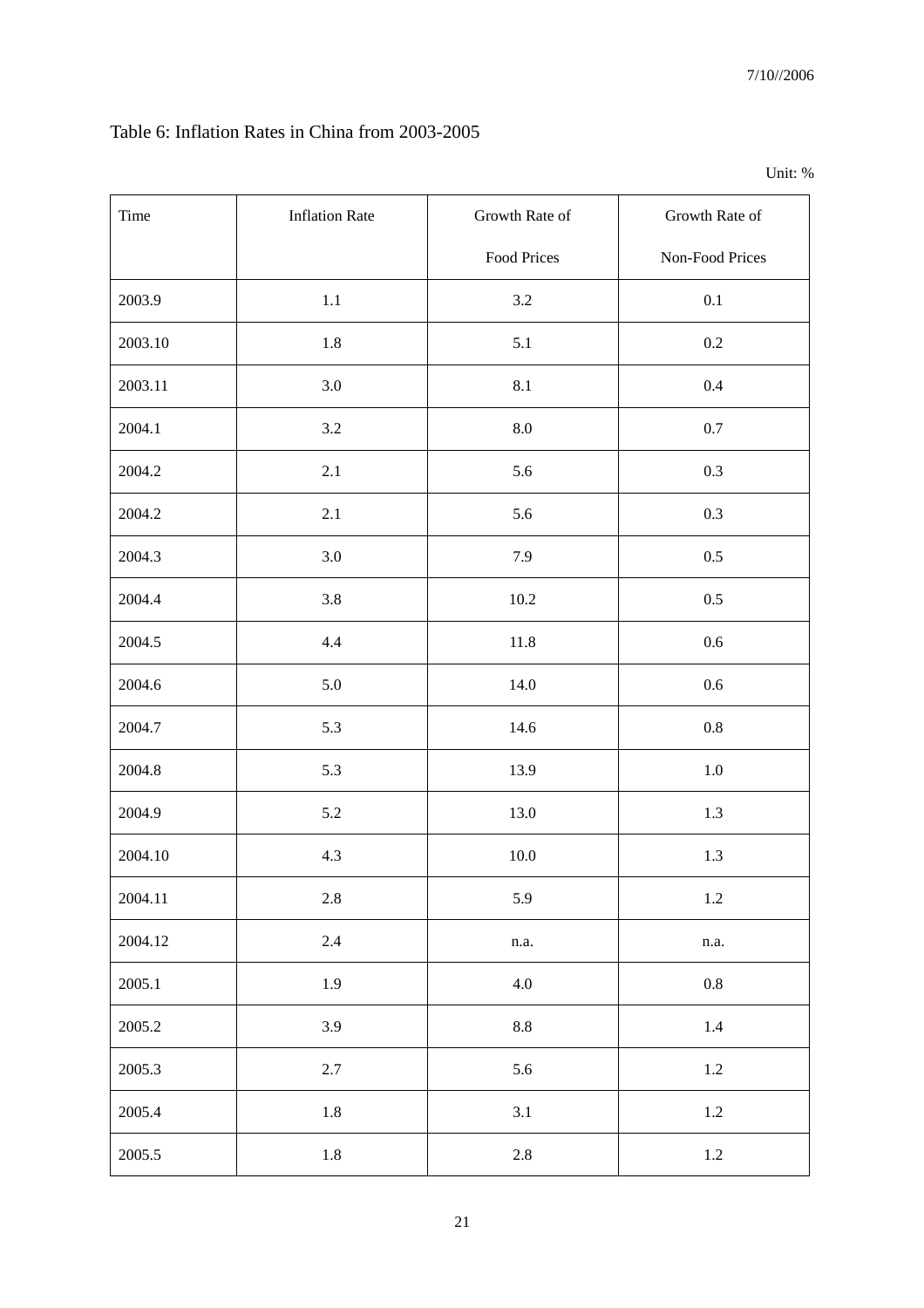| 2005.6  | 1.6 | 2.1 | 1.3 |
|---------|-----|-----|-----|
| 2005.7  | 1.8 | 2.3 | 1.5 |
| 2005.8  | 1.3 | 0.9 | 1.5 |
| 2005.9  | 0.9 | 0.3 | 1.2 |
| 2005.10 | 1.2 | 1.3 | 1.2 |
| 2005.11 | 1.3 | 1.6 | 1.2 |
| 2005.12 | 1.8 | 2.9 | 1.2 |

Source: National Bureau of Statistics of China (http://www.stats.gov.cn).

Nonetheless, China's inflation is understated by the CPI. The low weights assigned to several goods and services included in China's CPI – in particular housing, medical care, and education - are no longer realistic. (Bottelier 2005: 2) In particular, the market price of real estate in China has been increasing rapidly since 2003. According to surveys on 35 medium and large cities conducted by the Chinese government, the growth rate of housing prices increased from 1.6 percent in 2000-2001, to 3.2 percent in 2002, 4.8 percent in 2003, 9.7 percent in 2004, and 7.6 percent in 2005.

The asset market bubble was evident with the expanding difference between the growth rates of housing prices and the growth rates of rental prices. The difference was negative 0.5 percent during 2000-2001, increasing to 2.2 percent in 2002, 2.9 percent in 2003, 8.3 percent in 2004, and 5.7 percent in 2005. (See Table 7) The still overheated real estate market was the primary factor contributing to investment expansion in real estate and other sectors, including iron and steel, cement, and electrolytic aluminum.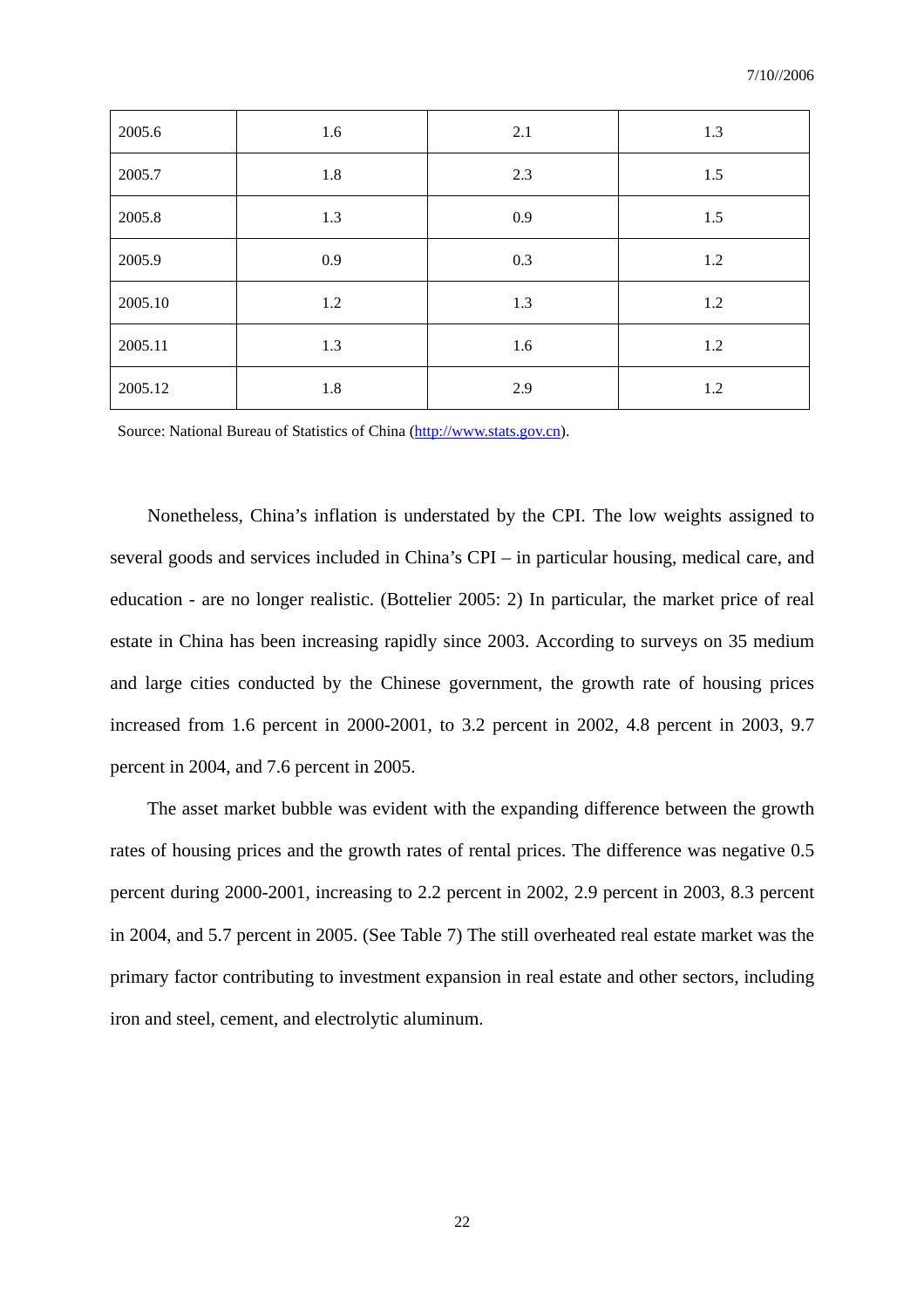| Time            | Growth Rate of Housing Prices | Growth Rate of Rental Prices | Difference |
|-----------------|-------------------------------|------------------------------|------------|
| 2000, quarter 1 | 0.7                           | $-0.6$                       | 1.3%       |
| 2000, quarter 2 | 1.1                           | 2.7                          | $-1.6%$    |
| 2000, quarter 3 | 1.5                           | 2.2                          | $-0.7%$    |
| 2000, quarter 4 | 1.2                           | 5.2                          | $-4.0%$    |
| 2001, quarter 1 | n. a.                         | n. a.                        | n.a.       |
| 2001, quarter 2 | 2.5                           | 3.1                          | $-0.6%$    |
| 2001, quarter 3 | 2.7                           | 1.6                          | $1.1\%$    |
| 2001, quarter 4 | 1.8                           | 0.9                          | 0.9%       |
| 2002, quarter 1 | n. a.                         | n. a.                        | n.a.       |
| 2002, quarter 2 | 2.8                           | 1.2                          | 1.6%       |
| 2002, quarter 3 | n. a.                         | n. a.                        | n.a.       |
| 2002, quarter 4 | 3.5                           | $0.8\,$                      | 2.7%       |
| 2003, quarter 1 | 4.8                           | 1.7                          | 3.1%       |
| 2003, quarter 2 | 5.0                           | 1.9                          | 3.1%       |
| 2003, quarter 3 | 4.1                           | 1.8                          | 2.3%       |
| 2003, quarter 4 | 5.1                           | $2.2\,$                      | 2.9%       |
| 2004, quarter 1 | 7.7                           | 0.6                          | 7.1%       |
| 2004, quarter 2 | 10.4                          | $1.0\,$                      | 9.4%       |
| 2004, quarter 3 | 9.9                           | $2.1\,$                      | 7.8%       |
| 2004, quarter 4 | 10.8                          | 2.0                          | $8.8\%$    |
| 2005, quarter 1 | 9.8                           | 1.9                          | 7.9%       |
| 2005, quarter 2 | $\rm 8.0$                     | 1.9                          | 6.1%       |
| 2005, quarter 3 | 6.1                           | 2.1                          | 4.0%       |

Table 7: Growth Rate of Housing Prices and Rental Prices: 2000-2005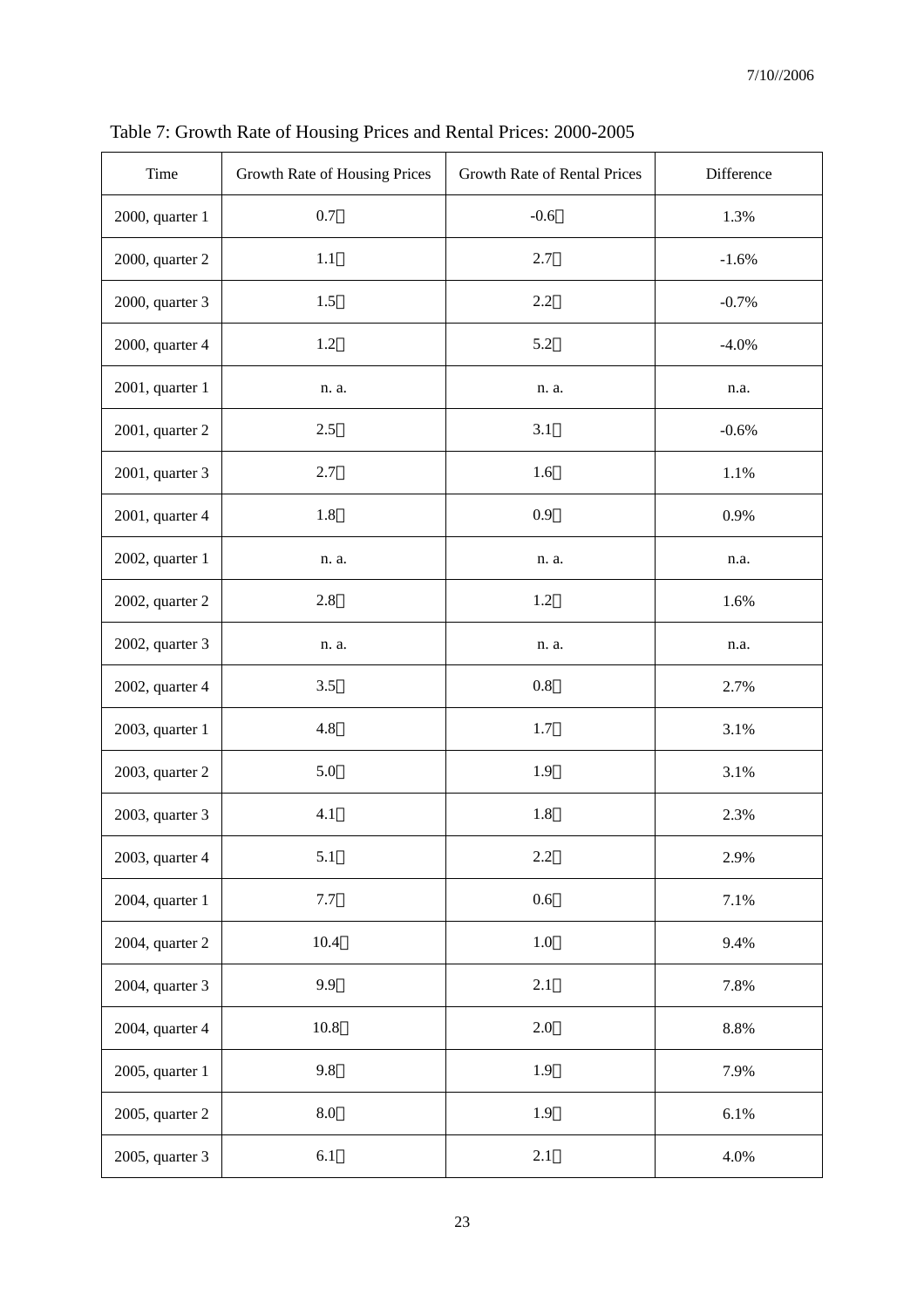| 2005, quarter 4 | ◡.◡ | .<br>$ -$ | .9% |
|-----------------|-----|-----------|-----|
|-----------------|-----|-----------|-----|

Note:

1. Since July 2005, the Chinese government has expanded its survey coverage from 35 medium-large cities to 70 medium-large cities.

2. n.a. means data not available.

Source: China National Development and Reform Commission (http://www.sdpc.gov.cn).

#### 5. Interest Rate Dilemma

To cool down economic overheating and prevent an asset market bubble, the Chinese government has primarily been relying on administrative measures rather than monetary policy. The government raised the deposit-reserve ratio by 1 percentage (from 6 percent to 7 percent) on September 21 of 2003 and by 0.5 percentage (from 7 percent to 7.5 percent) on April 11, 2004. In addition, the PBoC decided to raise the central bank benchmark rates on October 29, 2004, for deposit and lending by 0.27 percentage, remove the ceiling of lending rates and allow financial institutions to lower RMB deposit rates. On April 28, 2006, the PBoC further raised the benchmark lending rates by 0.27 percentage.

Nevertheless, China does not want to dramatically raise interest rates for three reasons. First, the Chinese government worries that an across-the-board increase in interest rates will affect the economic growth rate, leading to high unemployment and social instability. During 2004-2005, official registered urban unemployment rate was 4.2 percent on average, which was much lower than the real urban unemployment rate. For instance, in September 2002, Chinese premier Zhu Rongji admitted to a 7 percent urban unemployment rate, while the official rate was just 3.8 percent. In 2004, the Chinese economy would have needed to provide 29 million employment opportunities for the urban labor force, which would require at least an 8 percent economic growth rate to maintain a modest increase in the urban unemployment rate.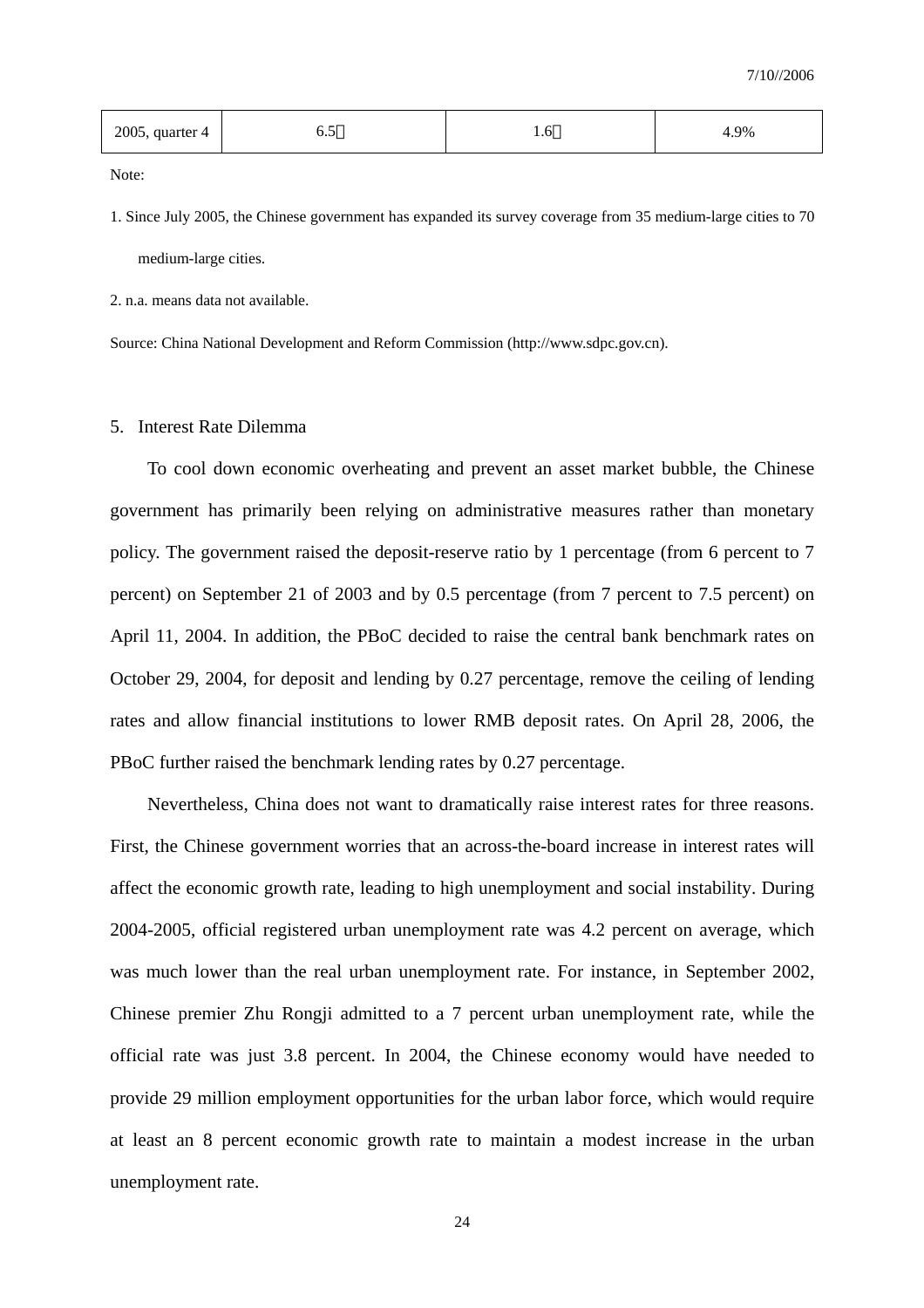Second, no problem will be solved if the Chinese government attempted to raise interest rates to reduce credit expansion without the same effort by the U.S. government. For instance, in March 2004, the interest rate for the PBoC loans to Chinese financial institutions was 3.33 percent, whereas the interest rate of the US Federal funds was 1.0 percent. Therefore, the rate difference was already 2.33 percent. Raising interest rates would draw more speculative hot money, resulting in an increase in the money supply in China which, in the absence of sterilization, risks intensifying the problem of overheating.<sup>2</sup>

Third, rising interest rates will tend to reduce overall consumption and investment growth, which will worsen deflation in most industrial sectors. China's current macroeconomic controls aim to both cool down and heat up different parts of the economy. This is far more difficult than simply cooling down the economy as a whole. The following section discusses the underlying deflation pressure in China.

#### 6. Deflation Pressure

 $\overline{a}$ 

According to surveys on market conditions of the supply and demand of 600 commodities conducted by the Chinese Ministry of Commerce, 527 items or 86.5 percent of total commodities were in a status of excess supply, while only 4 items or 0.7 percent were in the status of excess demand in the first half of 2001. From the second half of 2001 to the first half of 2006, no single item held the status of excess demand, although the proportion of total commodities held the status of excess supply declined from 86.5 percent in the first half of 2001 to 71.7 percent in the first half of 2006. That is to say, while most industries have been in a state of deflation, a handful of sectors (such as the real estate sector) have been overheated, leading to serious imbalances among sectors in the economy. (See Table 8)

<sup>2</sup> The US Federal Reserve Board has kept raising the interest rate of the Federal Funds after July 2004. The interest rate has been above 3.5 percent after August 2005 and reached 4.59 percent in March 2006, which was much higher than China's 3.33 percent.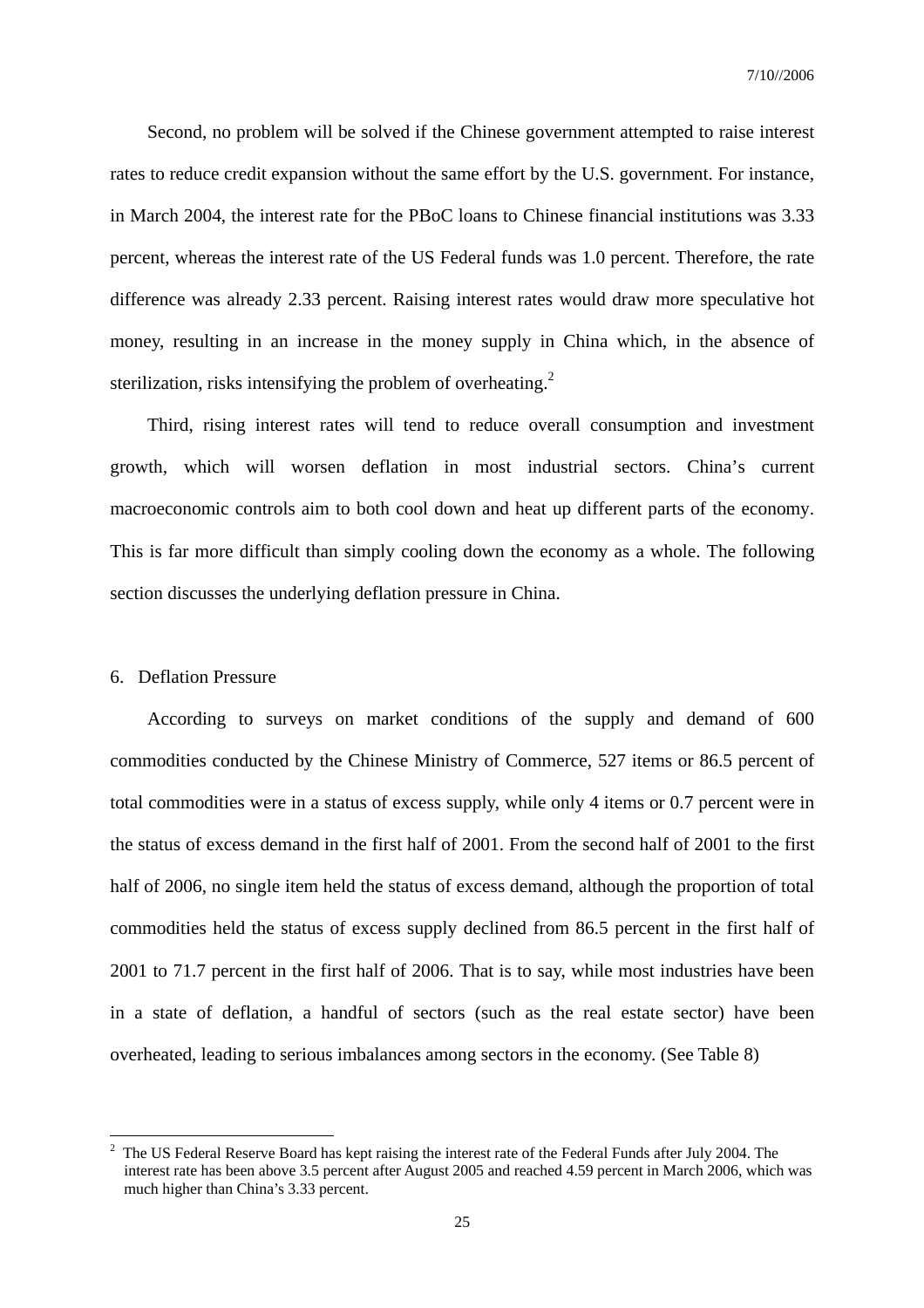| Time              | Excess supply | <b>Balanced</b> | Excess demand         |
|-------------------|---------------|-----------------|-----------------------|
| 2001, first half  | 86.5          | 78              | 0.7                   |
|                   | 527           | 12.8            | $\overline{4}$        |
| 2001, second half | 500           | 103             | 0.0                   |
|                   | 82.9          | 17.1            | $\theta$              |
| 2002, first half  | 518           | 82              | 0.0                   |
|                   | 86.3          | 13.7            | $\overline{0}$        |
| 2002, second half | 88.0          | 72              | 0.0                   |
|                   | 528           | 12.0            | $\theta$              |
| 2003, first half  | 513           | 87              | 0.0                   |
|                   | 85.5          | 14.5            | $\overline{0}$        |
| 2003, second half | 78.8          | 21.2            | 0.0                   |
|                   | 473           | 127             | $\mathbf{0}$          |
| 2004, first half  | 77.0<br>462   | 138 23.0        | 0.0<br>$\overline{0}$ |
| 2004, second half | 446 74.3      | 154 25.7        | 0.0<br>$\mathbf{0}$   |
| 2005, first half  | 73.2          | 161             | 0.0                   |
|                   | 439           | 26.8            | $\boldsymbol{0}$      |
| 2005, second half | 428           | 172             | 0.0                   |
|                   | 71.3          | 28.7            | $\boldsymbol{0}$      |
| 2006, first half  | 430           | 28.3            | $\overline{0}$        |
|                   | 71.7          | 170             | 0.0                   |

Table 8. The Market Condition of Supply and Demand of 600 Commodities 2001-2006

#### 7. Increasing Financial Risks

 With the current RMB exchange rate level and regime, China's financial risks are increasing in terms of four aspects: increasing sterilization bonds, increasing short-term foreign debts, increasing mismatch of assets and debts maturity structure, and emerging non-performing loans.

First, between 2003 and 2005, the PBoC has sterilized foreign exchange reserves by

Unit: item, %

Note: The amount of surveyed commodities were 609 items in the first half of 2001, 603 items in the second half of 2001, and 600 items for other years.

Source: Department of Market Operation Regulation, Ministry of Commerce of China (http://scyxs.mofcom.gov.cn).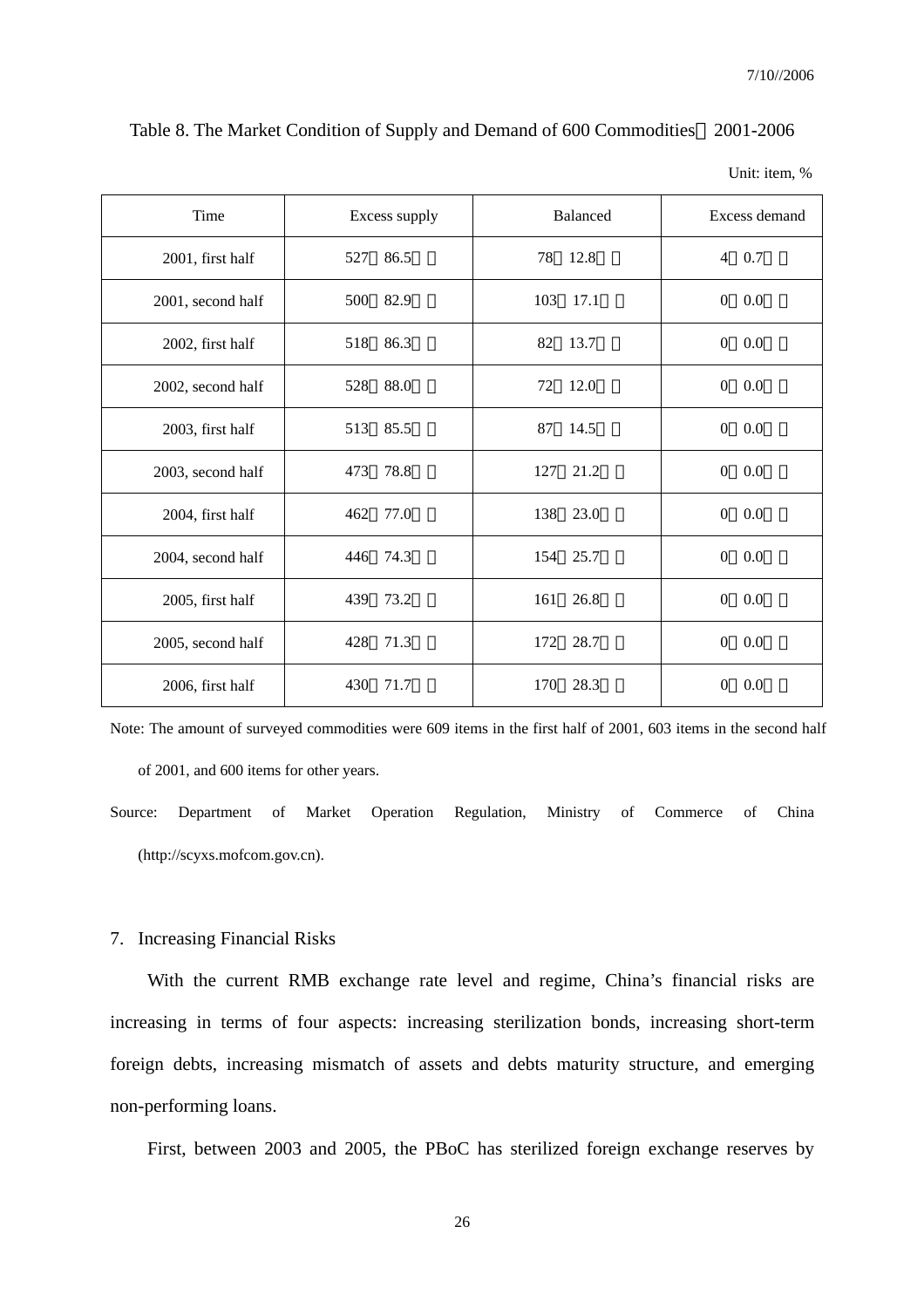issuing central bank bills of RMB 5,018.1 billion (27.5 percent of GDP in 2005). The Chinese government is able to force its enormous sterilization bonds down the throats of Chinese state-owned banks without paying market interest rates, a form of financial repression. This just weakens the balance sheets of banks and raises the odds of a banking crisis somewhere down the road.

 Second, China's short-term foreign debts have been rapidly increasing since 2001. Between 1998 and 2001, China's short-term foreign debts were US\$ 15.2 billion on average and the share of short-term foreign debts in total foreign debts was 10.3 percent on average. Then, both figures jumped to US\$ 50.6 billion and 29.7 percent in 2001, US\$ 77 billion and 39.8 percent in 2003, and US\$ 156.1 billion and 55.6 percent in 2005. Although the amount of China's short-term foreign debts is still moderate compared to its immense foreign exchange reserves, the rapid increase would entail risks for the Chinese financial system. (See Table 9)

Table 9. The Share of Short-Term Foreign Debts in Total Foreign Debts: 1998-2005

|  |  | Unit: US\$ billion; % |  |
|--|--|-----------------------|--|
|--|--|-----------------------|--|

| Time    | Balance | Medium- and            | <b>Share</b> | Short-term debt balance | Share |  |
|---------|---------|------------------------|--------------|-------------------------|-------|--|
|         |         | long-term debt balance |              |                         |       |  |
| 1998.12 | 146.0   | 128.7                  | 88.1         | 17.3                    | 11.9  |  |
| 1999.12 | 151.8   | 136.7                  | 90.0         | 15.2                    | 10.0  |  |
| 2000.12 | 145.7   | 132.7                  | 91.0         | 13.1                    | 9.0   |  |
| 2001.12 | 170.1   | 119.5                  | 70.3         | 50.6                    | 29.7  |  |
| 2002.12 | 168.5   | 115.6                  | 68.6         | 53.0                    | 31.4  |  |
| 2003.12 | 193.6   | 116.6                  | 60.2         | 77.0                    | 39.8  |  |
| 2004.12 | 228.6   | 124.3                  | 54.4         | 104.3                   | 45.6  |  |
| 2005.12 | 281.1   | 124.9                  | 44.4         | 156.1                   | 55.6  |  |

Source: National Bureau of Statistics of China (http://www.stats.gov.cn) China State Administration of Foreign

27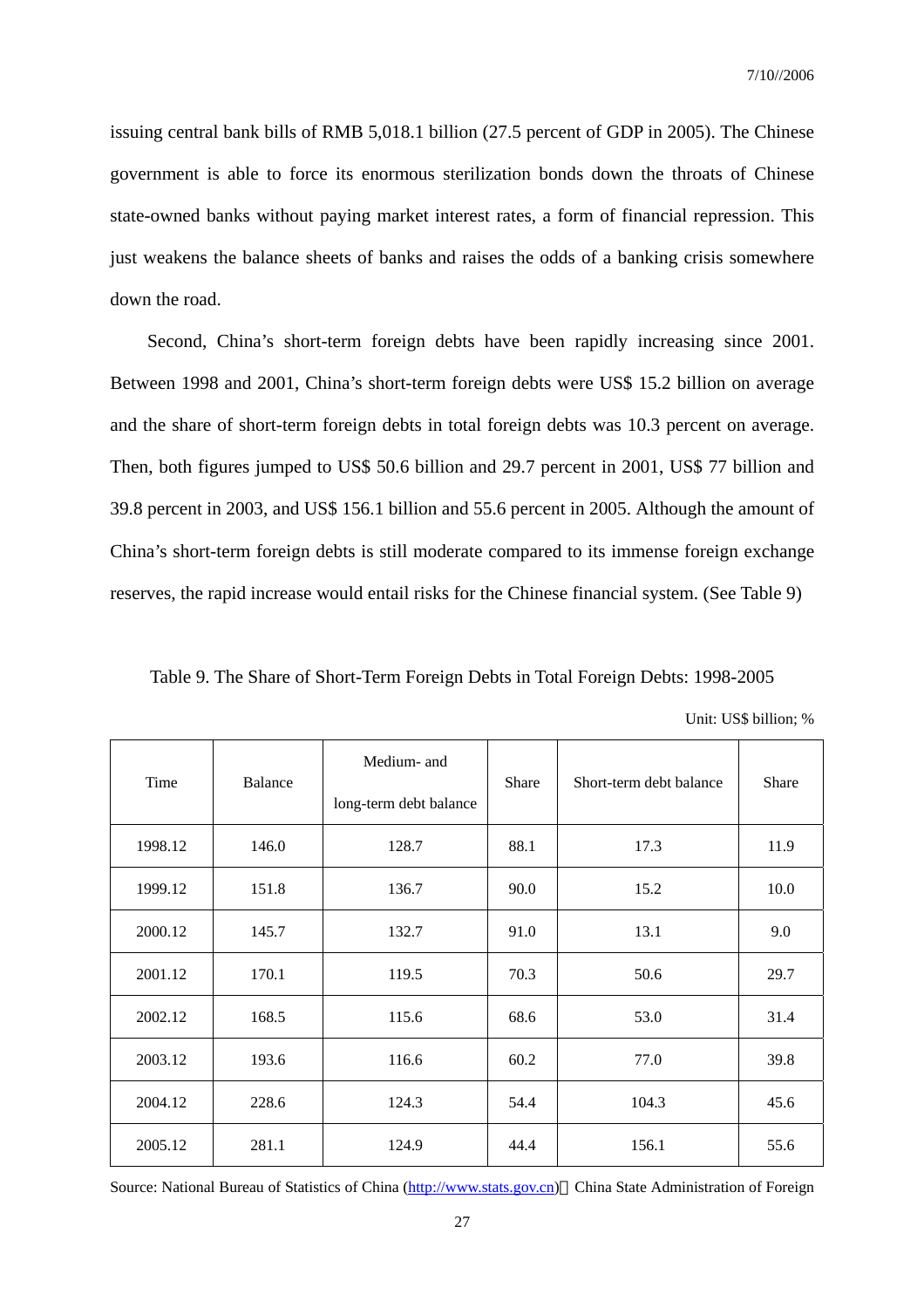Exchange (http://www.safe.gov.cn).

 Third, in the past five years, Chinese commercial banks tended to have short-term debts and carry long-term assets, increasing mismatch of debts and assets maturity structure. The proportion of short-term savings deposits in the total household savings deposits in financial institutions increased from 28.3 percent at the end of 2000 to 34.6 percent at the end of 2005. Meanwhile, the proportion of medium- and long-term loans in the total loans increased from 29.8 percent at the end of 2000 to 50.0 percent at the end of 2005.

Fourth, the rapid expansion of investment under the guidance of local governments can easily lead to blind investing and redundant construction and may result in new non-performing loans (NPLs), further aggravating financial risks. (NPLs 2004) The proportion of fixed asset investment conducting by local governments increased from 76.5 percent in 2001 to 80.6 percent in 2002, 86.4 percent in 2003, 87.6 percent in 2004, and 88.5 percent in 2005. This figure further increased to 89.7 percent in the first two months of 2006. Particularly, once the asset market bubble bursts, NPLs will increase sharply and thus exacerbate the already serious financial risks in China. During the period from 1992 to 1994, 40 percent of the new loans became NPLs. (Goldstein and Lardy 2004: 6) If only one-third of the new loans extended between 2002 and 2005 resulted in NPLs, the stock of NPLs would have increased by RMB 2.7 trillion (15 percent of GDP in 2005) during this period.

## V. Suggestions on China's Renminbi Exchange Rate Policy

#### 1. A Long-Term Strategy and a Short-Term Solution

In the long-term, with gradual financial integration, China should transform its exchange rate regime to a pure float or monetary union. Monetary union should not be the priority of such a large economic entity as China in the long-term; because in doing so, China must give up its monetary independence. Nevertheless, it is now premature for China to introduce a pure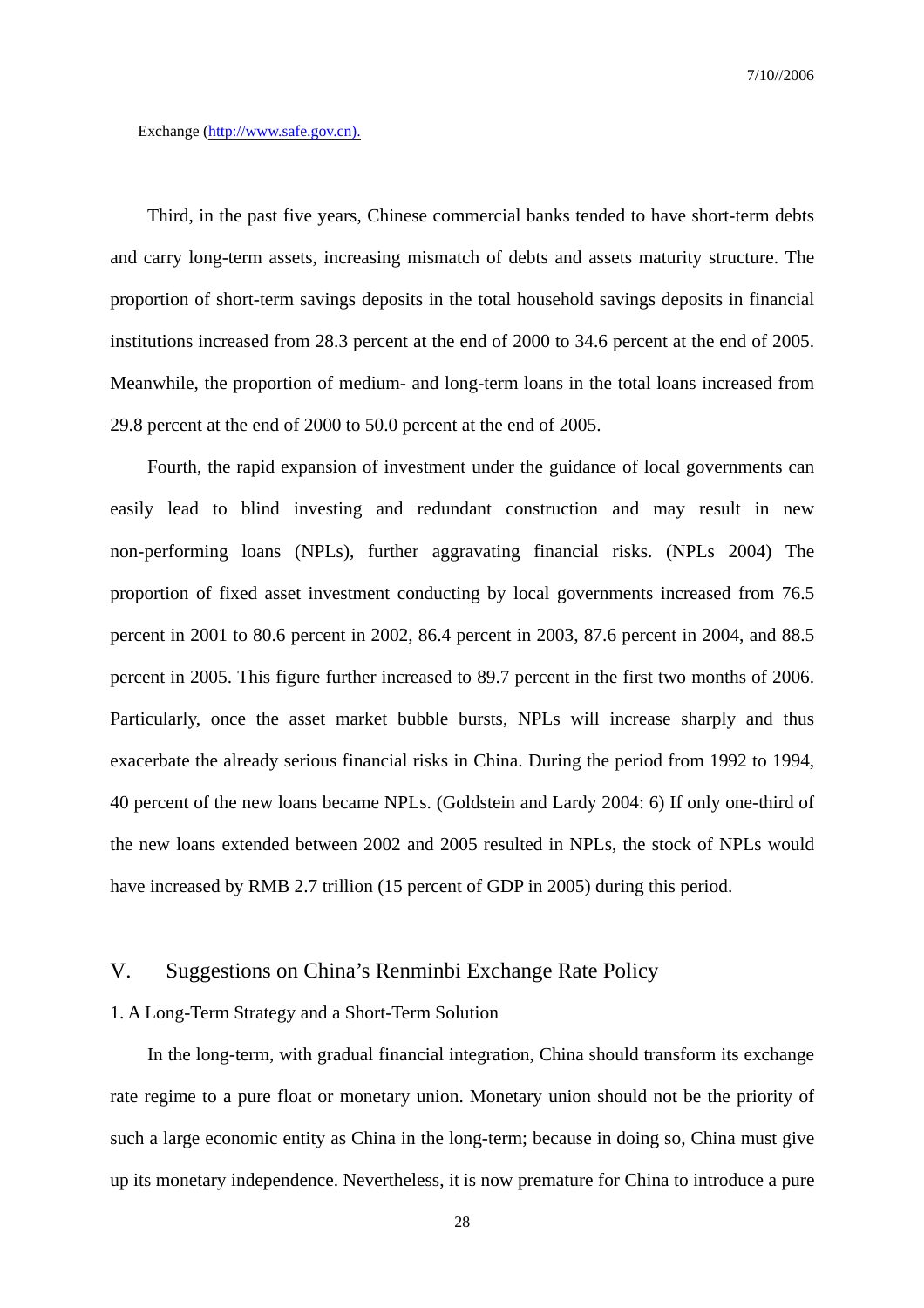float exchange rate regime, because a pure float regime might cause an undershooting or overshooting in China's fragile financial system, dramatically impacting overall economic development. In addition, due to the lack of an appropriate risk-prevention mechanism, free floating exchange rates will have an adverse impact on international trade and investment.

Furthermore, it is in China's best interest to maintain capital account controls in the short-term due to weaknesses in China's financial system. It is very perilous that the Chinese government has been expanding its capital account in order to encourage capital outflow and thus reduce rapid accumulation of foreign exchange reserves. It will be very difficult to close Chinese capital account when massive capital inflow turns into sudden outflow, which might trigger a balance-of-payments crisis and a hard landing of the Chinese economy. (Calvo 2000)

Obviously, Chinese current gradualist approach can not reverse increasing economic internal and external imbalances. This approach will not stop the huge capital inflows and the associated vast reserve accumulation. Indeed, the go-slow approach may actually invite more hot-money inflows since speculators will assume that these small policy adjustments are only precursors to a large exchange rate appreciation. That is, the go-slow approach may well create a "one way bet" for speculators and thereby increase speculation on an RMB appreciation.

In dealing with the expanding loopholes in capital account controls, the Chinese government should consider expanding the floating band of the RMB exchange rate in order to adapt to integration trends in the international capital market. This could serve well as an exit strategy from a fixed rate to a more flexible regime during a transitional period into the long-term. In addition, the sharp devaluation of the US dollar against other major currencies between 2002 and 2004 has resulted in persistent expectations of a RMB appreciation since 2002, inviting considerable hot money inflows into China. To address China's increasing economic external and internal imbalances, the Chinese government should simultaneously adopt the following three steps: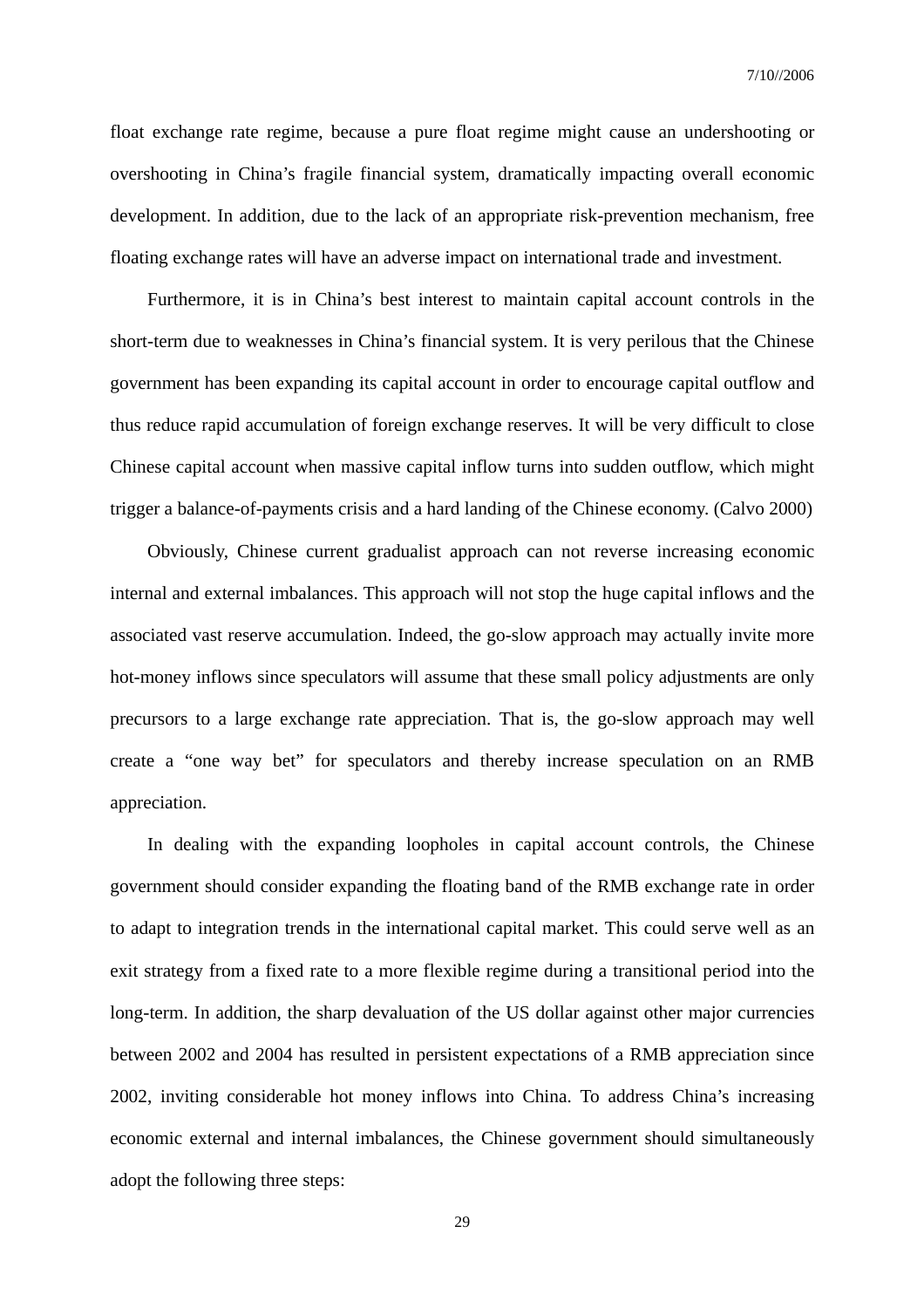- (1) Allow the RMB to appreciate immediately by 10-15 percent (the estimated minimum margin of an RMB appreciation);
- (2) Expand the floating band from ±0.3 percent to 5-7 percent around a central parity; and
- (3) Maintain the central parity based on the new level of the RMB exchange rate until the rate is again out of equilibrium by a wide margin.

These steps will reduce the speculative expectation on the disequilibrium of the RMB exchange rate in the market, and reduce the need for frequent adjustment of the RMB exchange rate. By widening the currency band, China can gain valuable experience with managing greater currency flexibility, at the same time as it improves institutional structures and the depth of the foreign exchange market.

If the Chinese government does not allow for full appreciation of the RMB, the net inflow of international capital, especially speculative hot money, and the dramatic increase of foreign exchange reserves will continue. The external imbalances will result in China's ballooned sterilization costs, loss of monetary autonomy, growing asset market bubble and increased financial risks. Meanwhile, it is important to convince market participants that the change of exchange rates is complete, not the first step; the mechanism of the RMB exchange rate formation is reasonable, and the RMB exchange rate will not lose equilibrium in the short-term.

### 2. Address Chinese Concerns of the Negative Impacts

Chinese policy makers have two major concerns about a 10-15 percent revaluation of the RMB: causing deflation and undermining export competitiveness, which thus reduce economic growth and increase unemployment pressure. However, these concerns are overstated.

First of all, the vast majority of China's trade is based on processing trade, and almost

30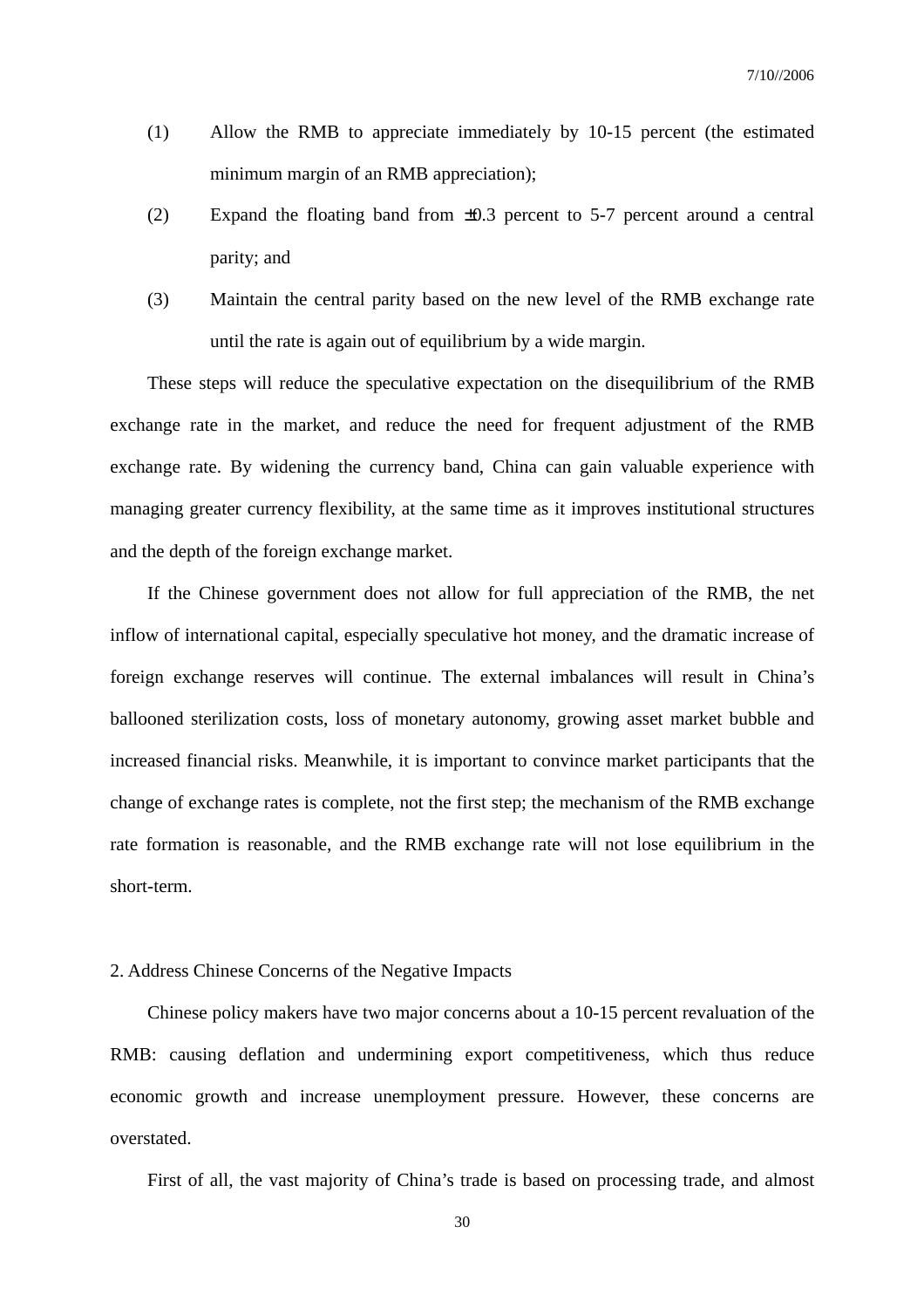half of the raw materials or intermediate goods will be re-exported after processed. In 2003-2005, around 55 percent of China's exports were processing exports, whereas the processing imports accounted for around 40 percent. The impact of an RMB appreciation on domestic prices would not completely reflect the range of nominal appreciation.

Second, an RMB revaluation would reduce the import costs, thus balancing part of the negative influence of the currency appreciation on China's export competitiveness. Labor costs and domestic materials accounted for only 30 percent of China's processed exports and 50 percent of the total exports. (Anderson 2003: 16) Therefore, if the RMB were to appreciate by 15 percent, the total price of China's exports, denominated in foreign currencies, would either maintain the same or even drop by 6 percent, making China's exports more competitive. $3$ 

Third, previous experience shows that changes in the nominal exchange rate of the RMB do not adversely affect China's export competitiveness. During 1992-2004, the correlation rate between the nominal effective exchange rate (NEER) of the RMB and China's export growth was negative 17.5 percent, while that between the RMB/USD exchange rate and the growth of China's exports to the United States was negative 71.8 percent. Moreover, China's market share in the global export market increased from 2.3 percent in 1992 to 6.5 percent in 2004. China's market share in the global export market is still expanding, despite the fact that the RMB has appreciated against Asian currencies by around 40 percent in the aftermath of the Asian financial crisis in 1997 and 15 percent by late 2003. (Anderson 2003: 40) After China's revaluation of the RMB exchange rate after July 2005, China's exports continued to increase by 25.7 percent on average between August 2005 and March 2006. That is to say, China's export competitiveness is primarily based on cheap labor in China, rather than on

 $\overline{a}$ 

<sup>3</sup> If labor costs and domestic materials accounted for 30% of China's processed exports, China's export prices, denominated in foreign currencies, would decrease by 6% (=30%x115%+70%x85%). If labor costs and domestic materials accounted for 50% of China's total exports, China's export prices, denominated in foreign currencies, would remain at the same level.  $(=50\% \times 115\% + 50\% \times 85\%)$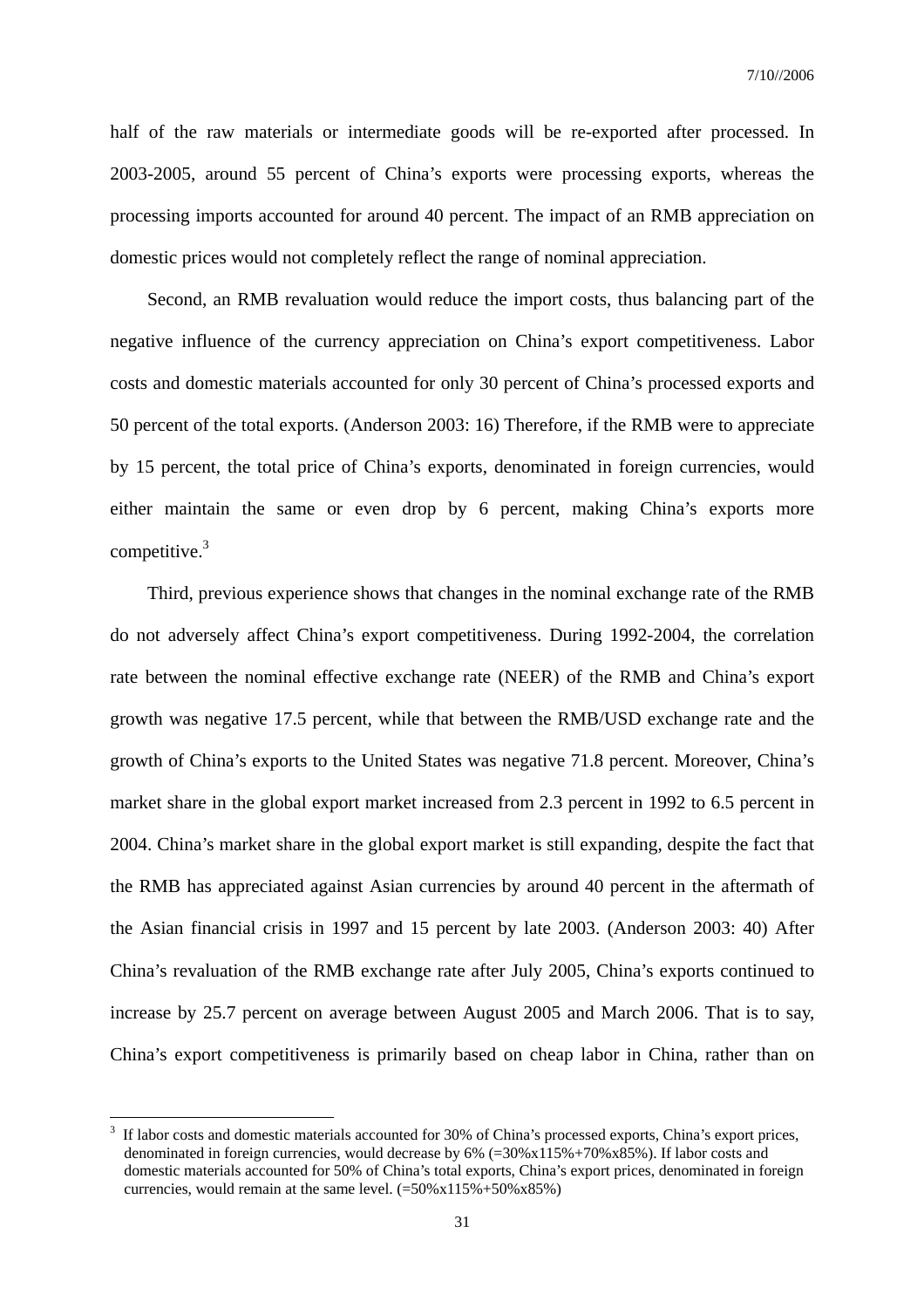#### maintaining a cheap RMB. (See Table 10)

| Year                           | 1992 | 1993  | 1994 | 1995              | 1996 | 1997  | 1998  | 1999  | 2000 | 2001                | 2002 | 2003 | 2004  |
|--------------------------------|------|-------|------|-------------------|------|-------|-------|-------|------|---------------------|------|------|-------|
| Nominal effective 119.27 95.75 |      |       |      | 86.68 85.63 89.25 |      | 95.11 | 99.45 | 97.31 | 100  | 104.49 103.59 96.48 |      |      | 92.01 |
| exchange rate                  |      |       |      |                   |      |       |       |       |      |                     |      |      |       |
| Export growth                  | 18.1 | 8.0   | 31.9 | 23.0              | 1.5  | 21.0  | 0.5   | 6.1   | 27.8 | 6.8                 | 22.4 | 34.6 | 35.4  |
| (% )                           |      |       |      |                   |      |       |       |       |      |                     |      |      |       |
| RMB/US dollar                  | 5.51 | 5.77  | 8.45 | 8.32              | 8.30 | 8.28  | 8.28  | 8.28  | 8.28 | 8.28                | 8.28 | 8.28 | 8.28  |
| exchange rate                  |      |       |      |                   |      |       |       |       |      |                     |      |      |       |
| Growth of export               | 36.7 | 102.2 | 26.2 | 15.5              | 8.0  | 22.5  | 16.0  | 10.7  | 24.1 | 4.2                 | 28.8 | 32.2 | 35.1  |
| to the U.S. $(\%)$             |      |       |      |                   |      |       |       |       |      |                     |      |      |       |
| Market share in                | 2.3  | 2.4   | 2.8  | 2.9               | 2.8  | 3.3   | 3.3   | 3.4   | 3.9  | 4.3                 | 5.0  | 5.8  | 6.5   |
| the global export              |      |       |      |                   |      |       |       |       |      |                     |      |      |       |
| market (%)                     |      |       |      |                   |      |       |       |       |      |                     |      |      |       |

Table 10. The RMB Exchange Rate and China's Export Competitiveness: 1992-2004

Note:

- 1. Nominal Effective Exchange Rate is calculated as a weighted average of nominal exchange rates against main trade partner countries' currencies. Nominal Effective Exchange Rates are presented as indices. The growth of the index means appreciation of the local currency. The reduction indicates depreciation.
- 2. The data of China's export to the U.S. comes from the Chinese official statistics.

Source: The International Financial Statistics by the International Monetary Fund, World Trade Organization (http://www.wto.org) and Chinese Ministry of Commerce (http://www.mofcom.gov.cn).

Finally, the experience of the 1990s does not suggest that real appreciation of the RMB will cause China's growth performance to unduly fall. Between 1994 and 2001, the NEER of the RMB rose by 17.8 percent, while the average growth rate of the Chinese economy from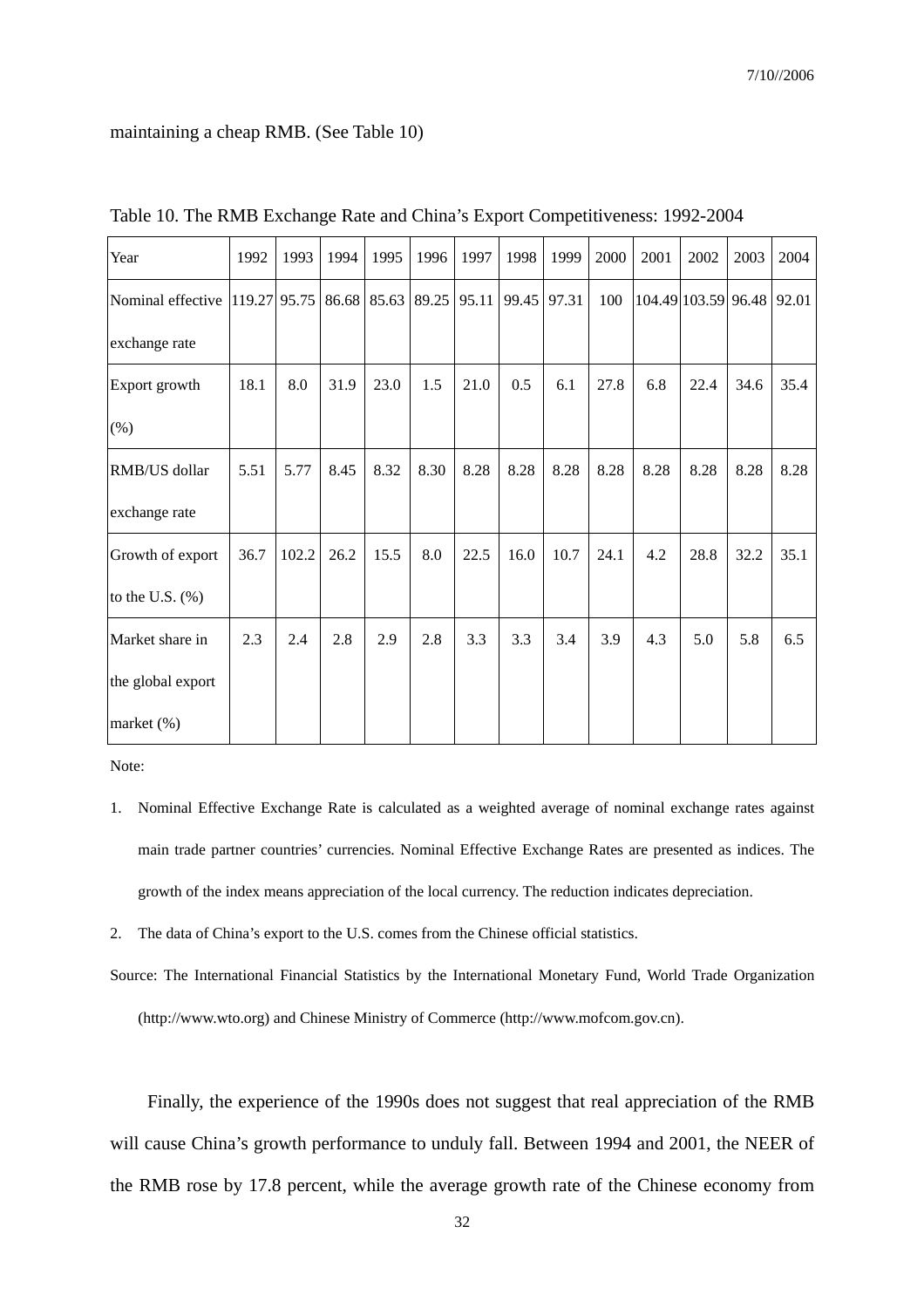1994 through 2001 was 9.4 percent and in no single year did the growth rate fall below 7.5 percent. In 2004-2005, the overheated Chinese economy grew at 10 percent, with the increasing asset market bubble and escalating financial risks. The sustainable growth rate is clearly less than that. It is hard to imagine that a 10-15 percent real appreciation of the RMB would propel China's growth much below the desired rate.

# VI. Conclusion

In the long term, with gradual financial integration, China must transform its exchange rate regime to a pure float or monetary union. Nevertheless, it is premature now for China to introduce a pure float or monetary union. In addition, China should not open up capital account controls in the short-term, but needs to face the hard reality of the increasing capital account leakage. Furthermore, the sharp devaluation of the US dollar against other major currencies between 2002 and 2004 has resulted in the undervalued RMB and invited considerable foreign capital (hot money) inflows to China. In turn, mounting economic external imbalances have been leading to growing economic internal imbalances characterized by the asset market bubble and ever-increasing financial risks.

Based on the above trends, a practical approach for the Chinese government to address the RMB exchange rate issues is to allow the RMB to immediately appreciate by 10-15 percent, expand the floating band of the RMB exchange rate from ±0.3 percent to 5-7 percent, and maintain the central parity based on a new level of the RMB exchange rate until the rate is again out of equilibrium by a wide margin.

Nevertheless, there is no timetable for the adjustment of the RMB exchange rate as long as the Chinese government can tolerate the expanding economic bubble and escalating financial risks resulting from the undervalued RMB. However, as long as China's economy remains overheated and expectations of an RMB revaluation persist, international hot money may continue to flow into China, investing in overheated sectors and resulting in increased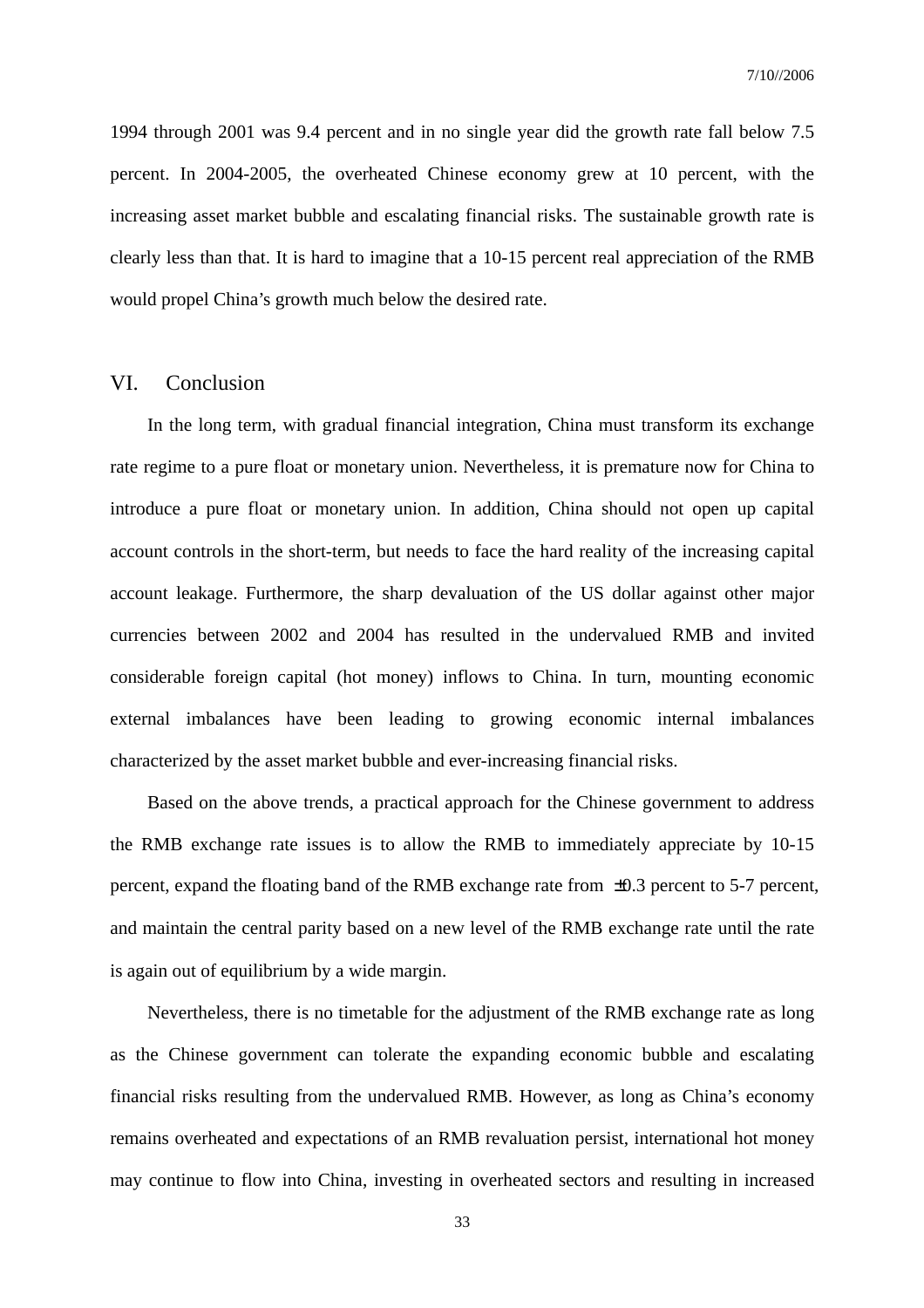financial risks, further exacerbating the pressure on the RMB to appreciate and attracting more hot money into China, until the point where the RMB is appropriately revalued. In the future, the awesome power of the international financial market will most likely create a "self-fulfilling prophecy" RMB appreciation.

## References

- Anderson, Jonathan, 2003, "The Complete RMB Handbook," *Asian Economic Perspectives*, UBS Securities Asia Ltd., October 27.
- Bond, T.J., Marcel Kasumovich, Yianos Kontopoulos, and Vincent Low, 2004, "China's FX Regime: Moving the Great Wall," Merrill Lynch, March 3.
- Bottelier, Pieter, 2005, presentation note at the China Seminar, sponsored by the American Enterprise Institute, January 10.
- Calvo, Guillermo A., 2000, "Balance-of-Payments Crises in Emerging Markets," in Paul Krugman (ed.), *Currency Crises* (Chicago: The University of Chicago Press), pp. 71-104.
- Calvo, Guillermo A., and Enrique G. Mendoza, 1996, "Mexico's Balance-of-Payments Crisis: A Chronicle of a Death Foretold," *Journal of International Economics*, vol. 41, pp. 235-264.
- Calvo, Guillermo A., and Carmen M. Reinhart, 2002, "Fear of Floating," *Quarterly Journal of Economics*, vol. 117, no. 2, pp. 379-408.
- Chang, Gene Hsin and Qin Shao, 2004, "How Much Is the Chinese Currency Undervalued? A Quantitative Estimation," *China Economic Review*, no. 15, pp. 366-71.
- Christensen, Jakob, 2004, "Capital Inflows, Sterilization, and Commercial Bank Speculation: The Case of the Czech Republic in the Middle-1990s," International Monetary Fund, *IMF Working Paper*, WP/04/218.
- Dunaway, Steven, and Xiangming Li, 2005, "Estimating China's 'Equilibrium' Real Exchange Rate," *IMF Working Paper*, WP/05/202.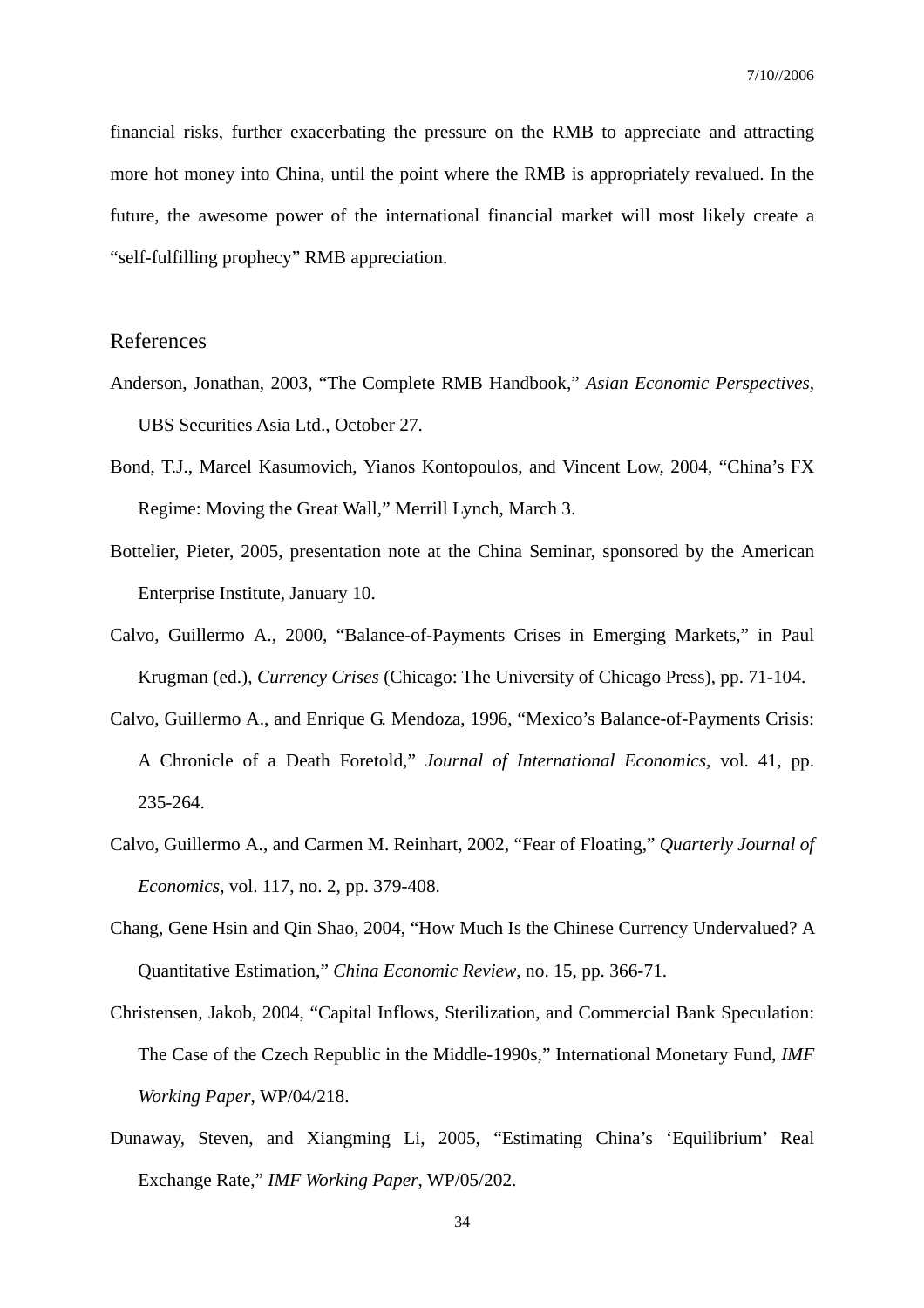- Eichengreen, B., A. Rose, and C. Wyplosz, 1996, "Speculative Attacks on Pegged Exchange Rates: An Empirical Exploration with Special Reference to the European Monetary System," in M. Canzoneri, W. Ethier, and V. Grilli (eds.), The New Transatlantic Economy (New York: Cambridge Press), pp. 191-235.
- Eichengreen, Barry, and Paul Masson, 1998, "Exit Strategies: Policy Options for Countries Seeking Greater Exchange Rate Flexibilities," Occasional Paper no. 168, International Monetary Fund, Washington DC.
- Fischer, Stanley, 2001, "Exchange Rate Regimes: Is the Bipolar View Correct?," *Journal of Economic Perspectives*, vol. 15, no. 2, pp. 3-24.
- Frankel, Jeffrey A., 1999, "No Single Currency Regime Is Right for All Countries or at All Times," Princeton University, *Essays in International Finance*, No. 215.
- -------, 2004, "On The Renminbi: The Choice between Adjustments under a Fixed Exchange Rate and Adjustment under a Flexible Rate," revised version of the paper presented at the High-Level Seminar on Foreign Exchange System held by the International Monetary Fund and the People's Bank of China, Dalian, China, May 26-27, 2004.
- Goldstein, Morris, 2004, "Adjusting China's Exchange Rate Policies," Revised version of the paper presented at the International Monetary Fund's seminar on China's Foreign Exchange System, Dalian, China, May 26-27.
- Goldstein, Morris, and Nicholas R. Lardy, 2004, "What Kind of Landing for the Chinese Economy," Institute for International Economics, *Policy Briefs*, no. PB04-7.
- "Governor Zhou Xiaochuan Answers Questions on RMB Exchange Rate," People's Bank of China, September 3, 2003, accessed August 21, 2004, at <http://www.pbc.gov.cn/english/xinwen/>.
- Gunter, Frank R., 2004, "Capital Flight from China: 1984-2001," *China Economic Review*, no. 15, pp. 63-85.
- Hung, Zheng-ji, 2004, "Zhou Xiaochuan: Change of the Exchange Rate Regime Will Hurt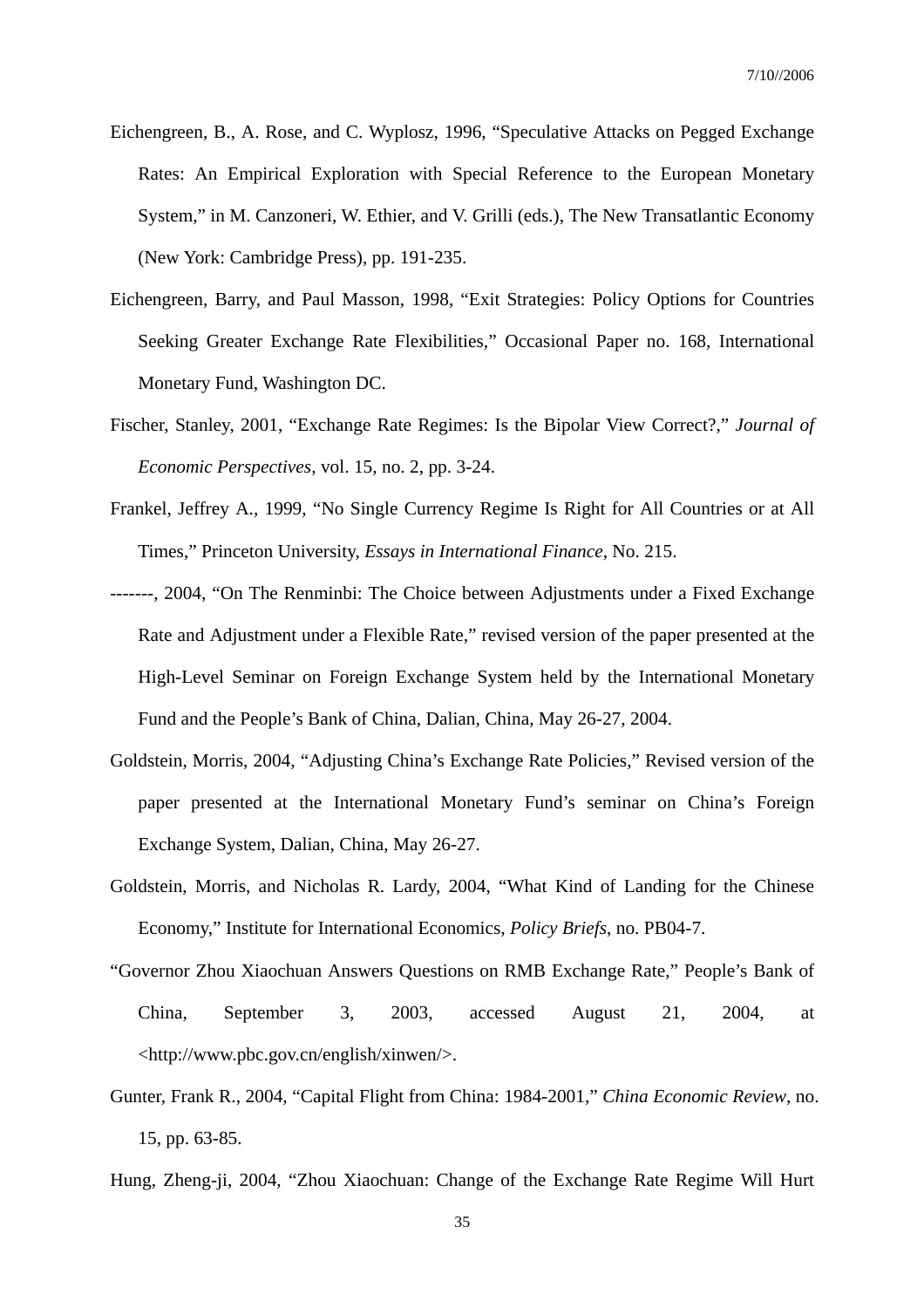American Economy," *Gongshang Shibao* [Commercial Times], March 31.

- Krugman, P.R., 1979, "A Theory of Balance of Payments Crises," *Journal of Money, Credit and Banking*, no. 11, pp. 311-25.
- Krugman, Paul, 2000, "Introduction," in Paul Krugman (ed.), *Currency Crises* (Chicago: The University of Chicago Press), pp. 1-6.
- McKinnon, Ronald I., 2004, "The East Asian Dollar Standard," *China Economic Review*, no. 15, pp. 325-30.
- "NPLs of China's Commercial Banks Continue to Decrease During the 3rd Quarter of 2004" (in Chinese), 2004, China Banking Regulatory Commission, October 28.
- Obstfeld, Maurice, 1986, "Rational and Self-Fulfilling Balance-of-Payments Crises," *American Economic Review*, vol. 76, no. 1, pp. 72-81.
- ------, 1996, "Models of Currency Crises with Self-Fulling Features," *European Economic Review*, vol. 40, no. 3-5, pp. 1037-47.
- Prasad, Eswar, Thomas Rumbaugh, and Qing Wang, 2005, "Putting the Cart before the Horse? Capital Account Liberalization and Exchange Rate Flexibility in China," *IMF Policy Discussion Paper*, PDP/05/1.
- Tung, Chen-yuan, 2005, "Renminbi Huilu zhi Guoji Zhengzhi Jingji Fengxi [The International Political Economic Analysis on the Renminbi Exchange Rate]," *Wenti yu Yanjiu* [Issues and Studies], vol. 44, no. 6, pp. 133-156.
- Wang, Xiaobo, 2004, "Premier Wen Warns against Speculators" (in Chinese), *Gongshang Shibao* [Commerce Daily], December 1.
- Wang, Chuozhong, 2004, "Expectation on RMB Appreciation Draws More Hot Money" (in Chinese), *Zhongguo Shibao* [China Times], December 2, p. A13.
- Xu, Sichia, 2005, "International Speculative Money Bids for RMB appreciation," *Zhonghua Gongshang Shibao* [Chinese Commerce Times] (Beijing), May 13, 2005.

Zhang, Fan, and Zuohong Pan, 2004, "Determination of China's Long-run Nominal Exchange